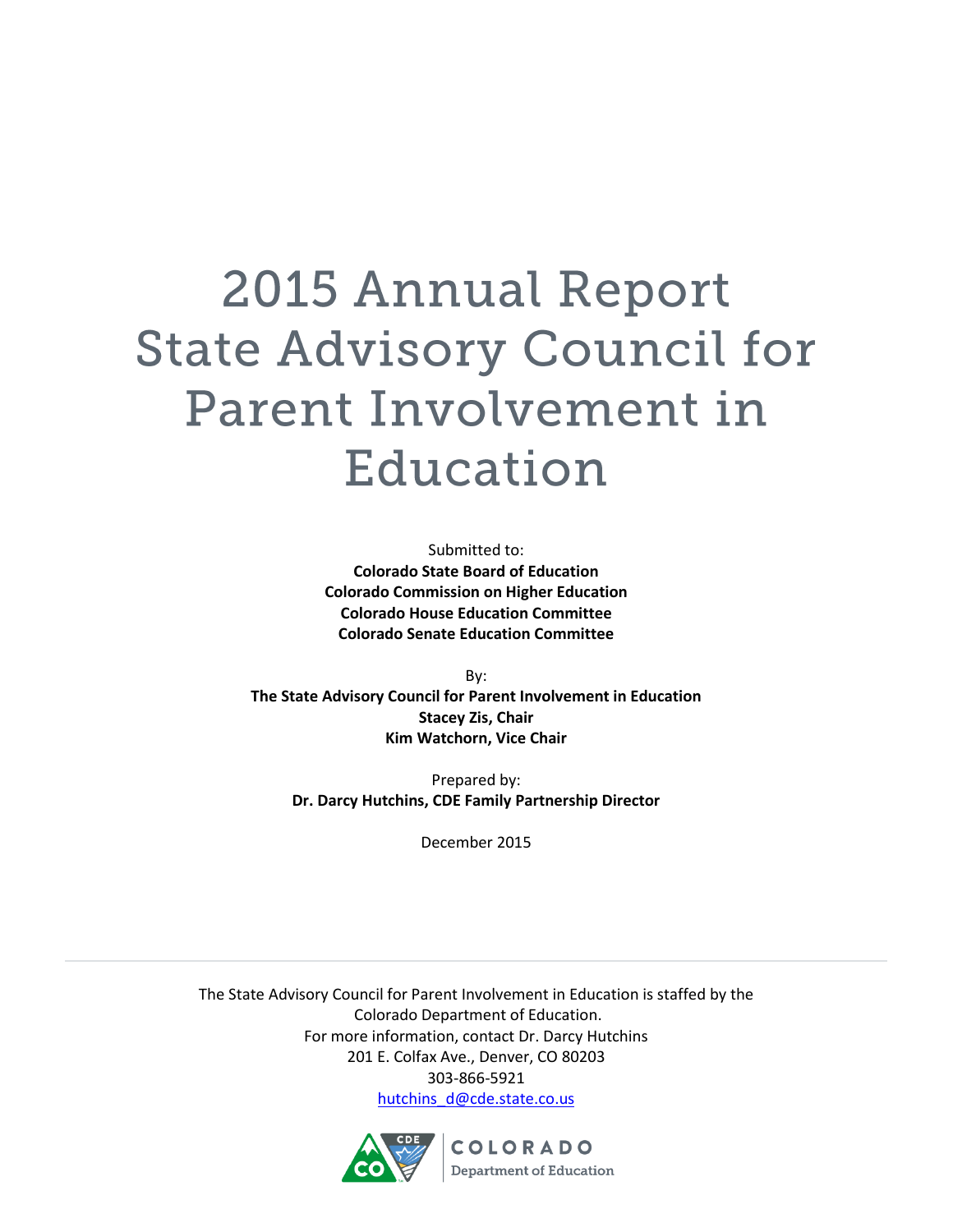

The State Advisory Council for Parent Involvement in Education (SACPIE) is a legislated body of diverse stakeholders charged to advise state organizations and school districts on issues related to increasing parent involvement<sup>1</sup> in education. The premise is that by promoting family-school partnerships, this will help to improve the quality of public education and raise the level of students' academic achievement throughout the state (C.R.S. § 22-7-301 and C.R.S. § 22-7-304). This responsibility specifically includes involving families in programs to increase high school and college graduation rates, decrease drop-out rates, and close the achievement and growth gaps between learner groups in the state. A listing of the SACPIE membership and the groups they represent can be viewed in Appendix A.

Pursuant to Senate Bill 13-193, the purpose of this report is to outline SACPIE's progress in promoting familyschool partnerships in the state and in fulfilling the duties specified in C.R.S. § 22-7-304 from SB 09-090 and SB 13-193 (Appendix B, Link 1). This report includes a description of SACPIE's structure and membership, as well as a list of advisory duties,<sup>2</sup> SACPIE's progress on the duties, and next steps.

# **SACPIE Structure and Membership**

SACPIE, a 23 member council plus advisory and CDE support members, meets quarterly. In 2015, SACPIE had an Executive Committee and four working committees: Early Childhood, Elementary, Secondary, and Higher Education. Every member of SACPIE serves on a working committee, based on his or her area of expertise and interest. Each committee has an action plan based on SACPIE's legislated responsibilities. Committee members meet regularly to discuss the identified plan, share progress, and identify needed supports and resources. The committees also report progress to the SACPIE council at quarterly meetings.

Also in 2015, SACPIE voted unanimously to lengthen quarterly Council meetings from two hours to four hours. Longer meetings allow committees time for collaboration and additional planning. This structure will continue in 2016.

Each SACPIE committee has a CDE staff member who serves as a co-chair and represents a different unit/office and. Having CDE representation on every SACPIE committee from across the Department allows for multiple perspectives in discussions, direct department support of committee work, access to relevant resources, alignment of work, and reciprocal communication between CDE and SACPIE.

The Executive Committee, comprised of the SACPIE Chair, Vice-Chair, working committee chairs, and the CDE Family Partnership Director meets six times during the year. The purpose of the Executive Committee is to:

- Lead the SACPIE by planning meetings.
- Review vacancies and recommend new members.
- Review best practices for adherence to the framework.
- Review website contributions and external communication.
- Ensure implementation of procedures/policy recommendations.
- Guide the other committees in their work.

 $\overline{\phantom{a}}$ 

 $1$  In an effort to align state and national language, based on current research, this report uses the word "family" as opposed to "parent" and "engagement" or "partnering" instead of "involvement." This is done purposefully to be more inclusive and suggest a higher level of collaboration beyond involvement.

 $2$  C.R.S. § 22-7-304 outlines 15 recommendations for advisory duties and technical assistance for SACPIE to conduct in Colorado. This report includes the recommendations that SACPIE is currently implementing.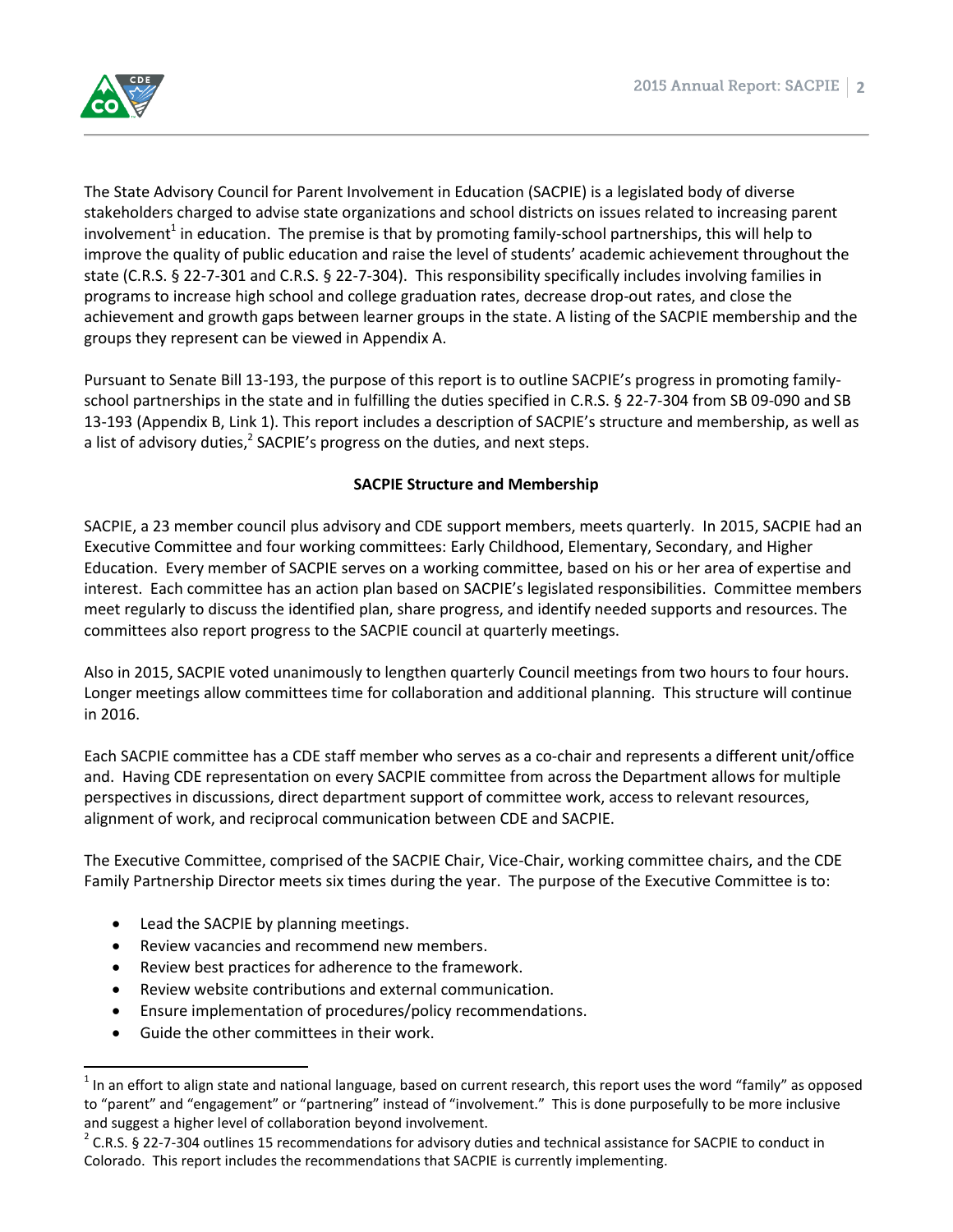

This year, the members of the Executive Committee helped to plan the Family and School Partnership in Education Month, reviewed and revised SACPIE Operating Procedures (including setting parameters for term limits and membership), posted multiple resources on the SACPIE website, and selected new parent and organization representative to serve a three year term on SACPIE. A copy of the SACPIE parent member application can be viewed in Appendix C. This basic application is adapted for other representatives when such vacancies arise on the Council.

In order to build a statewide communication structure, the SACPIE Executive Committee initiated an email stakeholder network. This is a community of people who have shown an interest in SACPIE or family-school partnerships through various venues. Information about SACPIE activities is sent to this list several times a year in order to widen SACPIE's messaging outreach.

The Operating Procedures state that each year, the council will select a Chair and Vice Chair. A CDE representative may serve in only one of these roles at any one time and every effort will be made to have a parent representative serve in one of these roles each year. At the SACPIE meeting on November 17, 2015, the Council reelected Stacey Zis, a parent representative, as Chair and Kim Watchorn, a CDE representative, to be the Vice Chair.

#### **SACPIE Advisory Duties**

**Advisory Duty:** The council shall inform, at a minimum, the early childhood councils and the early childhood care and education councils created pursuant to article 6.5 or title 26 (C.R.S. § 22-7-304(1)).

The Early Childhood Committee is co-chaired by Jennifer García-Rosendo, a representative with expertise in early childhood, and Noemi Aguilar, CDE representative. The purpose of this committee is to identify and communicate with early childhood education councils (ECE) and early childhood leadership networks in Colorado regarding family, school, and community partnerships and resources. In 2015, members of the Early Childhood Committee participated in statewide meetings and committees, including:

- The Early Childhood Leadership Commission.
- The Early Childhood and School Readiness Legislative Commission.
- The Early Childhood Councils Leadership Alliance.

**Advisory Duty:** Creating and implementing programs to effectively involve parents in improving their children's education and levels of academic achievement. To identify these best practices and strategies, the council shall review the programs implemented in other states and the results of state and national research conducted in this area. (C.R.S. § 22-7-304(1)(a)).

SACPIE is a council driven by research and data. To that end, the Council must align its work with the National Standards for Family-School Partnerships (PTA, 2008, Appendix B, Link 2) and references those standards in its resources and presentations. SACPIE also aligns its work with the Dual Capacity-Building Framework, a document published by the U.S. Department of Education in April 2014 (Appendix B, Link 3). A U.S. Department of Education representative serves on SACPIE as an advisory member and in this role, continuously updates SACPIE with related information. SACPIE's work with the Colorado Department of Education has been honored by the U.S. Department of Education as an "effective practice."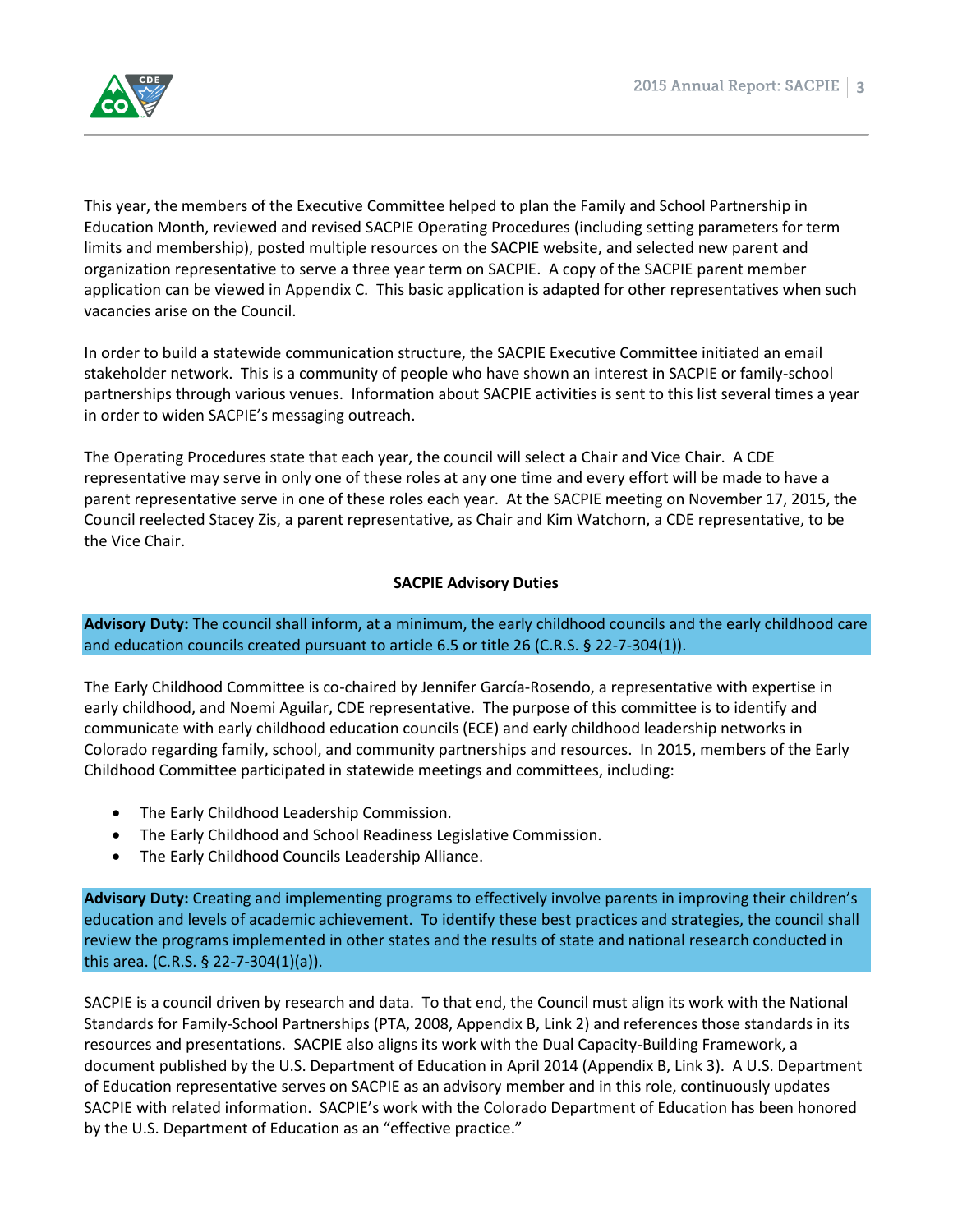

In order to continually stay informed about new research findings and effective partnering programs, a SACPIE representative participates with CDE staff in a monthly national call with other state representatives, facilitated by the Southwest Educational Developmental Laboratory (SEDL). In 2015, the CDE Family Partnership Director shared SACPIE's work on a state leadership panel at the second annual National Family Engagement Conference.

SACPIE has identified resources for practitioners from nationally recognized organizations on its website, including:

- The Center on School, Family, and Community Partnerships at Johns Hopkins University (Appendix B, Link 4).
- The Family Involvement Network of Educators at Harvard University (Appendix B, Link 5).
- The SEDL National Center for Family and Community Connections with Schools (Appendix B, Link 6).
- The Flamboyan Foundation (Appendix B, Link 7).

In October 2015, SACPIE and CDE hosted Dr. Joyce Epstein, Professor and Director of the Center on School, Family, and Community Partnerships. Dr. Epstein shared research and promising practices with Colorado's parent advisory councils, including SACPIE, the Migrant Parent Advisory Council, the Colorado Special Education Advisory Committee, and the Gifted Education State Advisory Committee.

The Resources section on the website (Appendix B, Link 8) also includes research articles and toolkits for familyschool collaboration. Wherever possible, resources are provided in both English and Spanish. SACPIE members continually research materials and these are archived under Member Contributions (Appendix B, Link 9).

In 2015, SACPIE worked with CDE to collect Promising Partnership Practices from schools and districts across Colorado (Appendix B, Link 10). Over 50 sites submitted a practice. Each practice is aligned with the National Standards for Family-School Partnerships. Representatives from SACPIE and CDE have shared this new resource with hundreds of school and district leaders at conferences, workshop presentations, site visits, and through social media.

SACPIE also collaborated with the Colorado Department of Education to develop and publish a brochure entitled *Families, Schools and Communities Partnering to Support Student Learning*. The brochure is intended as a resource for all stakeholders about how to partner for student achievement and is distributed statewide at meetings and trainings. The brochure is available in both English and Spanish (Appendix B, Links 11 and 12).

**Advisory Duty:** Involving parents in programs to raise academic achievement, increase high school graduation rates, decrease student dropout rates, and close the achievement and growth gap. (C.R.S. § 22-7-304(1)(b)).

SACPIE is committed to building capacity in school personnel and families to partner for student achievement. To this end, SACPIE regularly encourages family participation in programs that promote student success. For the fourth year, Governor Hickenlooper declared October as *Family and School Partnership in Education Month*. The Governor's proclamation is available in English and Spanish on the SACPIE website (Appendix B, Links 13 and 14). School districts and organizations across the state shared the proclamation with boards, educators, families, and community members. The U.S. Department of Education published a summary of Colorado's celebrations for the month in its quarterly newsletter.

A kickoff event took place on October 1, 2015 at the Colorado Department of Education. Interim Commissioner Dr. Elliott Asp facilitated the event and speakers included: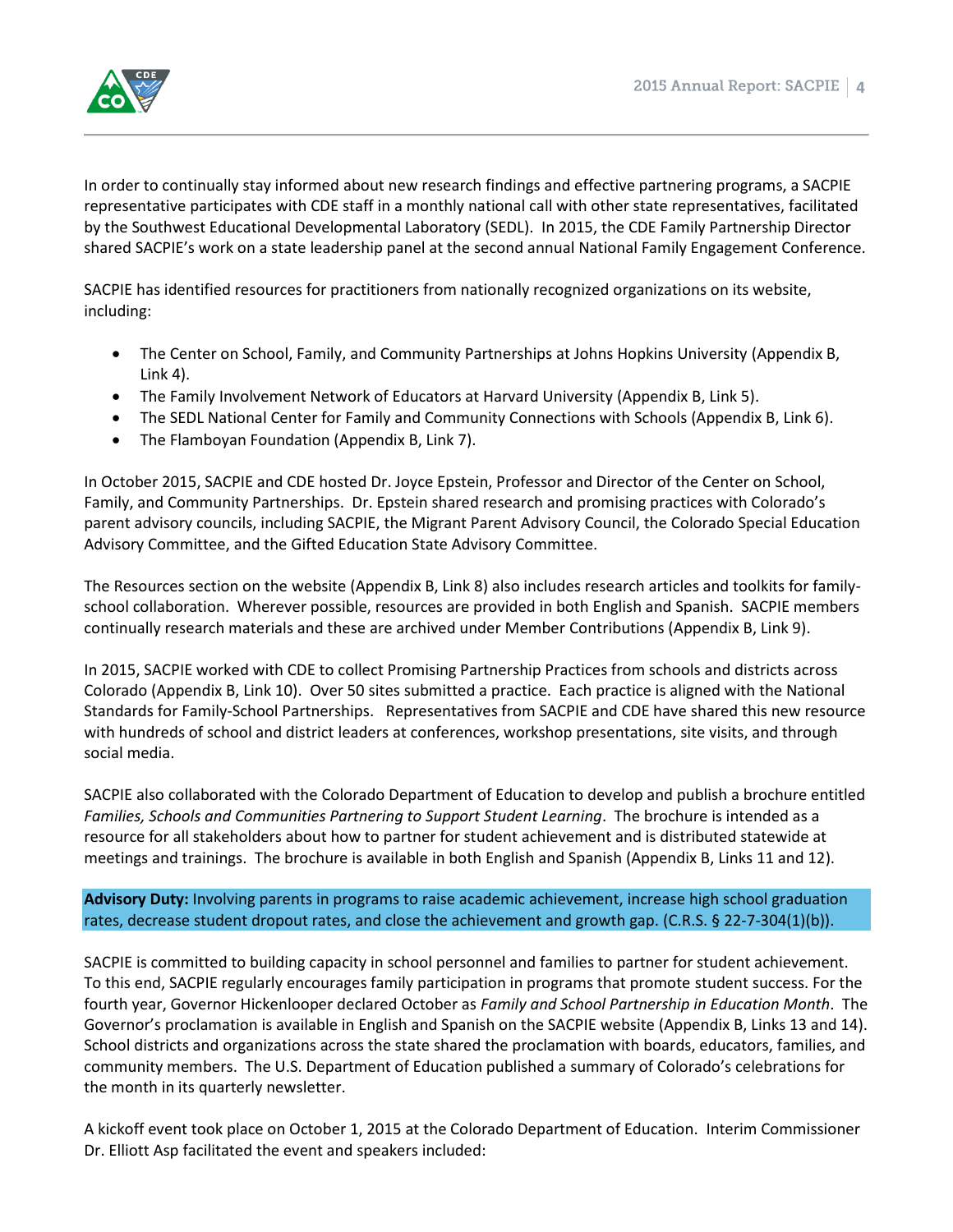

- SACPIE Chair Stacey Zis.
- Colorado Migrant Parent Advisory Council member Yolanda Armenta.
- SACPIE Vice Chair Kim Watchorn.
- Cimarron Elementary School Principal Diana Roybal.
- Cimarron Elementary School parent Kim Asamoah.

A recording of the speeches and pictures from the Kickoff are available on the SACPIE website (Appendix B, Link 15).

Representatives from schools and districts who submitted a Promising Partnership Practice shared displays in the State Board of Education conference room (Appendix B, Link 16). SACPIE and CDE also shared displays and partnering resources with attendees.

The SACPIE Vice Chair and the CDE Family Partnership Director participated in a Twitter chat about family-school partnerships, co-hosted by CDE and the Colorado Education Initiative (Appendix B, Link 17). In addition to these events, each week during October, SACPIE highlighted partnership resources in the CDE publication The Scoop to support stakeholders as they work together.

Members of SACPIE have also presented at numerous statewide conferences (Appendix D). In 2015, SACPIE representatives presented at trainings, conferences, and meetings to approximately 1,010 participants. Presentations included:

- Plenary addresses.
- Breakout sessions.
- Panel member participation.
- Exhibition tables.

The Elementary Education Committee, co-chaired by Chris Johnson, a parent, and Cindy Dascher, a CDE representative, has worked to support the parent component of the READ Act (H.B. 12-1238). The committee's support of the parent component is designed to make family partnering more effective by providing tools for parents and teachers to communicate about the plan.

In 2015, SACPIE continued its Spotlight program. At each Council meeting, one or two of SACPIE's representatives share information about his or her organization. Spotlights in 2015 included:

- Jan Tanner, Colorado Association of School Boards.
- Blanca Trejo, College in Colorado.
- Diana Huffman, U.S. Department of Education.
- Evie Hudak and Michelle Winzent, Colorado Parent Teacher Association.
- Dr. Terry Croy Lewis, Colorado League of Charter Schools.

Additionally, in order to be informed as to their role in implementing new Colorado reform legislation focusing on improving student achievement, SACPIE members heard presentations and shared feedback at their quarterly meetings on how families should participate in the following:

Colorado's Elementary and Secondary Education Act (ESEA) Waiver.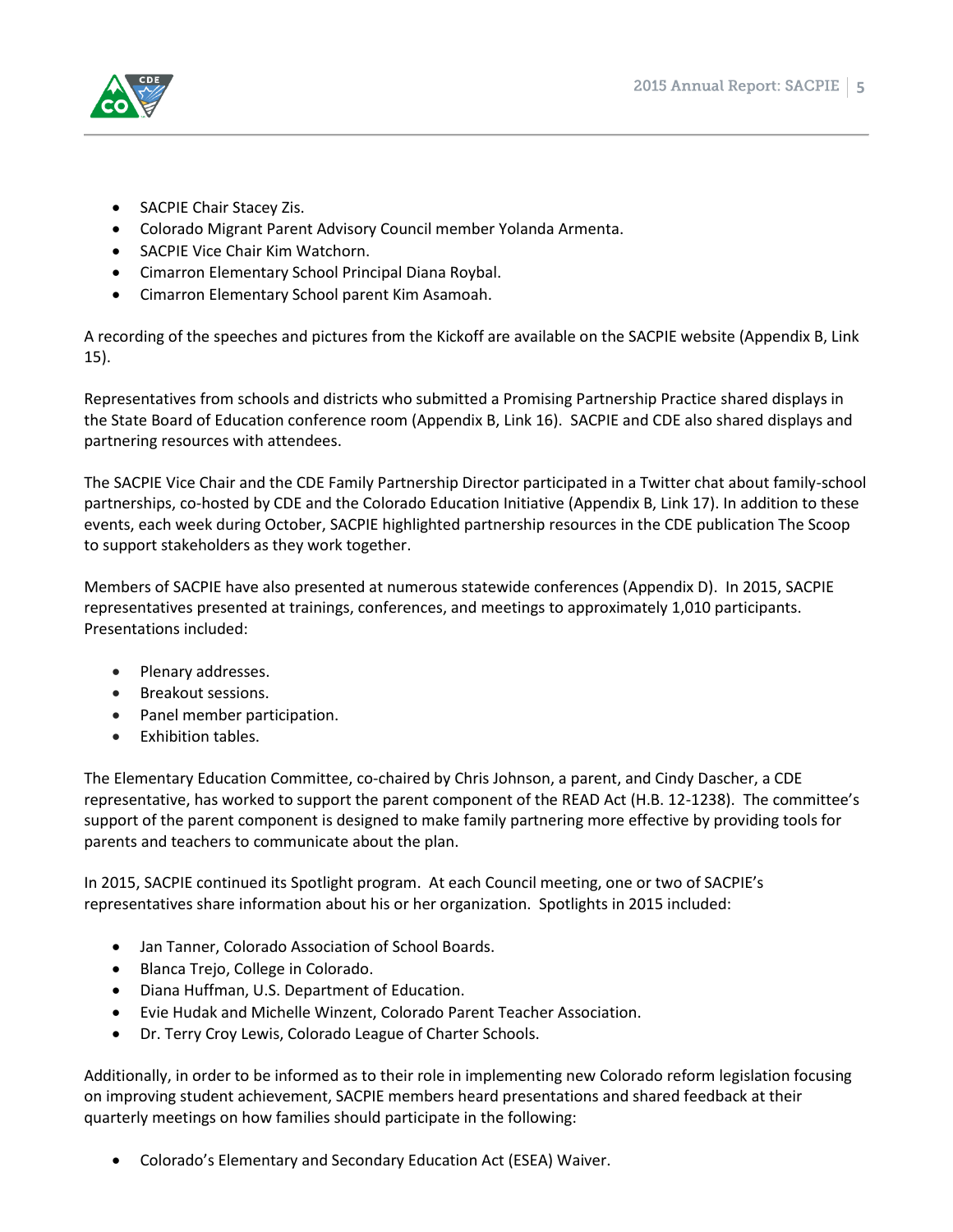

- School and District Performance Frameworks.
- The Turnaround Network.
- The Colorado Academic Standards.
- The Multi-Tiered System of Supports (MTSS) Implementation Guide.

#### **Advisory Duty:** Involving parents in response to intervention programs in public schools and school districts  $(C.R.S. \S 22-7-304(1)(c)).$

SACPIE has inventoried, shared, and built upon existing CDE training and online resources that have been developed by the Office of Learning Supports and Exceptional Student Services Unit (Appendix B, Link 18) to support families partnering throughout the Multi-Tiered System of Supports (MTSS)framework or through Response to Intervention (RtI) processes. Key information that SACPIE uses in enacting its legislated responsibility is as follows:

- In Colorado, Response to Intervention (RtI) is explicitly mentioned in: Rules for the Administration of the Exceptional Children's Educational Act (ECEA), Colorado Read to Ensure Academic Development Act (Colorado READ Act), and SB 09-090.
- In Colorado, considerations for implementation of RtI are embedded in work from various offices and units within CDE, with primary responsibility housed in the Office of Learning Supports.
- The CDE Office of Learning Supports has identified *Family, School, and Community Partnering* (FSCP) as one of the six Essential Components of a Multi-Tiered System of Supports (MTSS). In every MTSS Overview or Implementation learning experience offered by the Office of Learning Supports, FSCP is featured with consistent reference to SACPIE, its materials, and the Council's commitment to partnering.
- Beginning in 2009, a core family-school partnering curriculum was developed, and training support has been offered since that time in varied formats (including face-to-face trainings, webinars, webcasts, online courses, an email support network, etc.). Content is intended to support all education stakeholders.
- During 2015, SACPIE has co-presented in numerous face-to-face and online learning opportunities which focus on how families can be effectively included throughout the tiers as partners in decision-making and learning coordination between home and school.
- Alignment between SACPIE and CDE efforts to scale-up MTSS has been deliberate and reciprocal. Information is co-constructed and/or disseminated collaboratively in various venues.

**Advisory Duty:** Involving parents in programs to raise academic achievement, improve the persistence rate, and improve the on-time graduation rate of students enrolled in institutions of higher education (C.R.S. § 22-7- 304(1)(d)).

The purpose of the Higher Education Committee, co-chaired by Dr. Kristine Greer, representative from higher education, and Kim Watchorn, a CDE representative, is to:

 Communicate with the Colorado higher education community regarding family, school, and community partnerships, resources, and measures.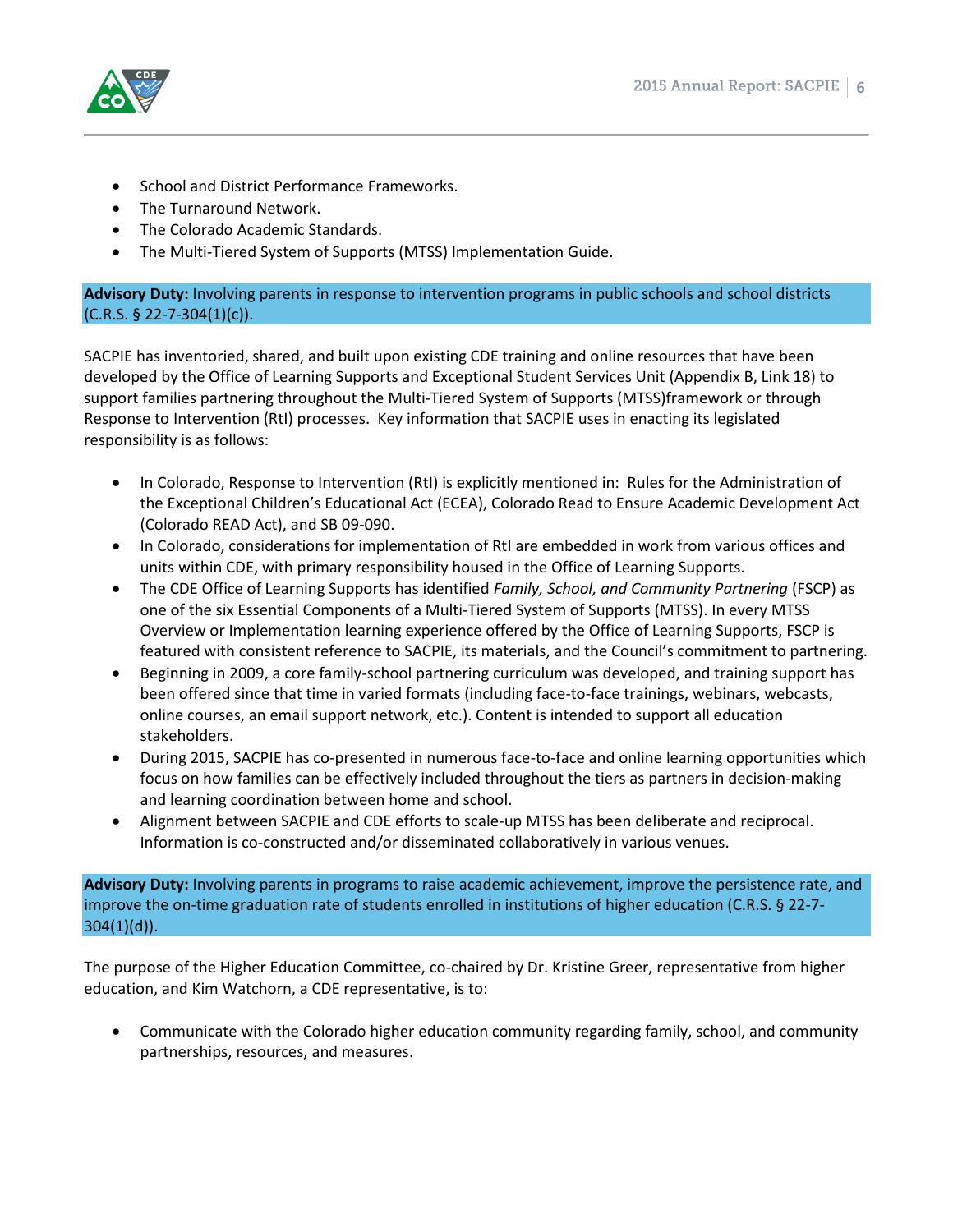

• Support the implementation of SACPIE's 7<sup>th</sup> Standard—*Providing professional development and preservice training in partnering with families for administrators and teachers. 3*

In 2015, the Higher Education Committee conducted the following initiatives:

- Composed a matrix for construction of a refined list of best practices for partnering in Institutes of Higher Education (IHEs).
- Investigated one traditional state university's websites and materials for families.
- Collected a beginning list of schools in Colorado with family/parenting engagement and involvement courses to potentially ask faculty for syllabi.
- Collaborated on ideas, processes, and plan development for contacting a diverse group of IHE personnel for descriptions of their content related to supporting partnering within curriculum in IHEs.
- Collected 3 syllabi of courses with family/parenting engagement and involvement (for online posting as examples of partnering in course programming in IHEs).
- Attended state-level convenings related to educator preparation (e.g., *Educator Preparation and Licensing Alignment Rules Informational Sessions* and State Board of Education meetings) in support of including partnering in IHE programming.
- Highlighted sections of where family partnering lives in each of the Educator Effectiveness rubrics (postable for Internet).
- Highlighted sections of where family partnering exists in Colorado Academic Standards (postable for Internet).
- Collected posters made by Fort Lewis college pre-service teachers about elementary schools in Southwest Colorado that demonstrated best practices and strategies in family and school relationships during October Family-School Partnership in Education Month.
- Created an annotated bibliography of articles containing parent engagement best practices in higher education.
- Discussed a wider definition of family and how that related to equity issues and opportunity gaps for students and families in higher education.

# **Advisory Duty:** Increasing parent involvement in education-related committees at the local and state levels  $(C.R.S. § 22-7-304(1)(e)).$

The Secondary Education Committee, co-chaired by Joanna Peters, representative of career and college guidance counselors, and Kirsten Carlile, a CDE representative, drafted sample communication language for middle and high school administrators about how to increase family partnerships related to the National Standards for Family-School Partnerships. Many of these opportunities include family partnership opportunities in education-related committees.

**Advisory Duty:** The council shall work with the department to provide regional training programs for school district accountability committees and school accountability committees. At a minimum, the training programs must address parent leadership and increasing parent engagement with school district accountability committees and school accountability committees, including best practices for parent engagement with school district accountability committees and school accountability committees (C.R.S. § 22-7-304(3)(b)).

**EXECPIE added the 7<sup>th</sup> Standard for Family-School Partnerships based on the research identifying the need for pre-service** and practicing educators to learn more about partnering effectively with all families (Caspe, Lopez, Wu, & Weiss, 2011; Epstein & Sanders, 2006).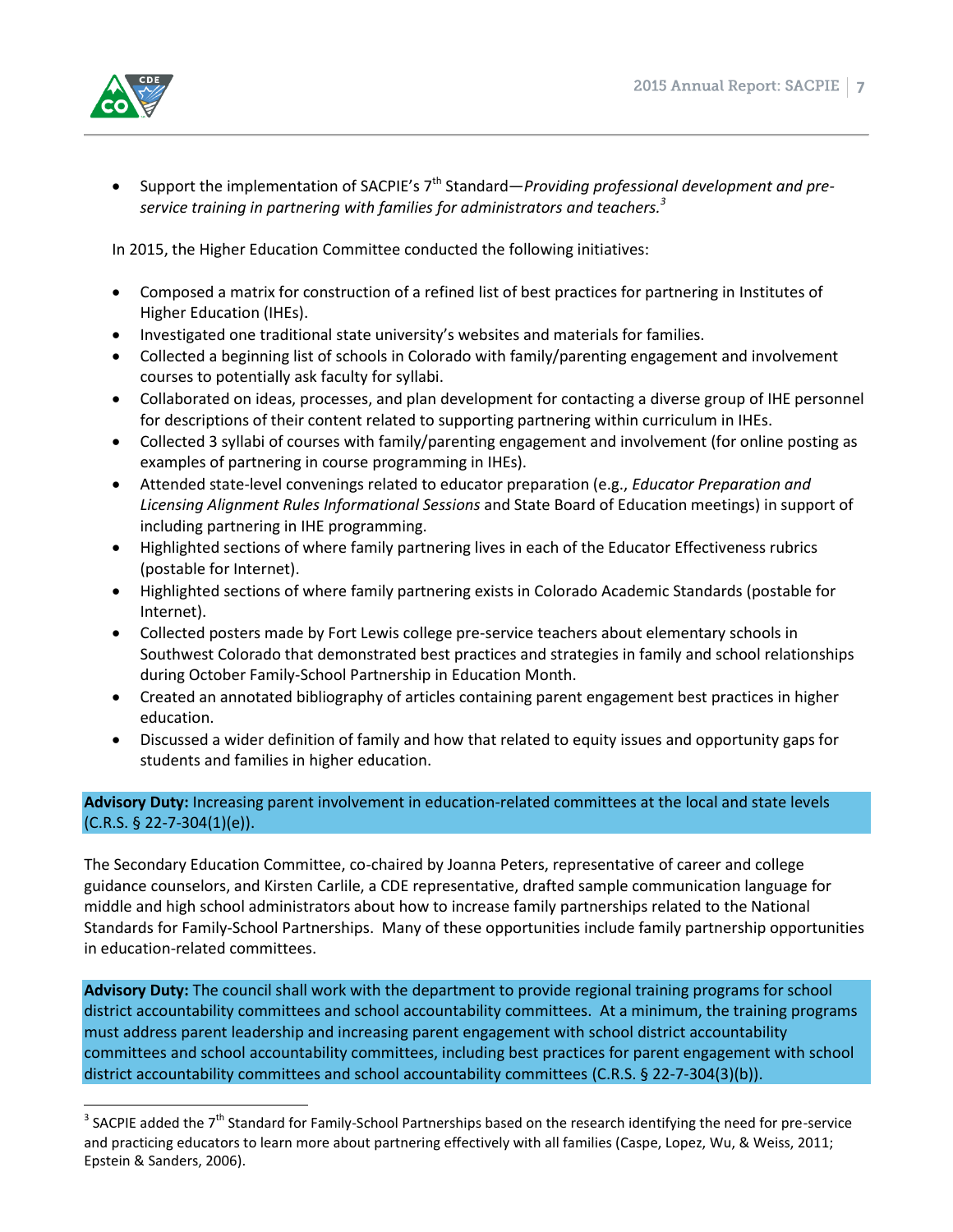

In 2014, SACPIE collaborated with CDE's Family Partnership Director to conduct trainings across Colorado about family participation on SACs and DACs. The trainings included information about:

- Basic responsibilities and composition of SACs and DACs.
- How to recruit, prepare, and sustain effective SAC and DAC membership.
- How to collaborate with various stakeholders (i.e. community members, other families, other accountability committees, local boards of education).

Most of the SAC and DAC trainings in 2015 have occurred through special invitations from districts to the CDE Family Partnership Director. In 2016, SACPIE and CDE will complete a SAC and DAC toolkit, as well as an online training module for accountability committee members to learn more about their roles and responsibilities.

**Advisory Duty:** The council shall work with the department to provide regional training programs for school districts and charter schools concerning best practices and skills for district and school personnel in working with parents (C.R.S. § 22-7-304(3)(c)).

SACPIE and CDE collaborated to plan and implement regional trainings for Family Partnership Liaisons, SACs and DACs, and other interested school and district stakeholders about promising practices and skills in working with families. The overall purpose of the trainings was to help schools and districts implement comprehensive, sustainable structures for student success. The four components of this structure are:

- The Framework of the National Family-School Partnership Standards.
- Distributed Leadership.
- Action Planning.
- **•** Evaluation.

Resources from the SAC and DAC trainings and the promising practice trainings can be found in Appendix B, Link 19.

**Advisory Duty:** The council, in consultation with the department of education and the department of higher education, shall identify key indicators of successful parent engagement in education and use the indicators to develop recommendations for methods by which the department of education and the department of higher education may measure and monitor the level of parent engagement with elementary and secondary public schools and with institutions of higher education in Colorado (C.R.S. § 22-7-304(4)).

Members of SACPIE continue to work with the CDE Family-School-Community Partnering Community of Practice (Appendix E) and the Department of Higher Education to compile measures of family-school partnership. The CDE Family Partnership Director worked with SACPIE and CDE staff members from the Federal Programs Unit to develop a survey for school staff and families to measure family engagement outreach. The surveys are intended to be a resource for schools and districts. The process for the survey development included:

- Aligning questions from existing surveys (Flamboyan Foundation, Kansas Parent Information and Resource Center, Parent Teacher Association, Indicator 8 Parent Survey, Family-School Partnering Survey for the State Personnel Development Grant) with the National Standards for Family-School Partnership Goals and Indicators.
- Completing an inter-rater reliability of selected survey questions.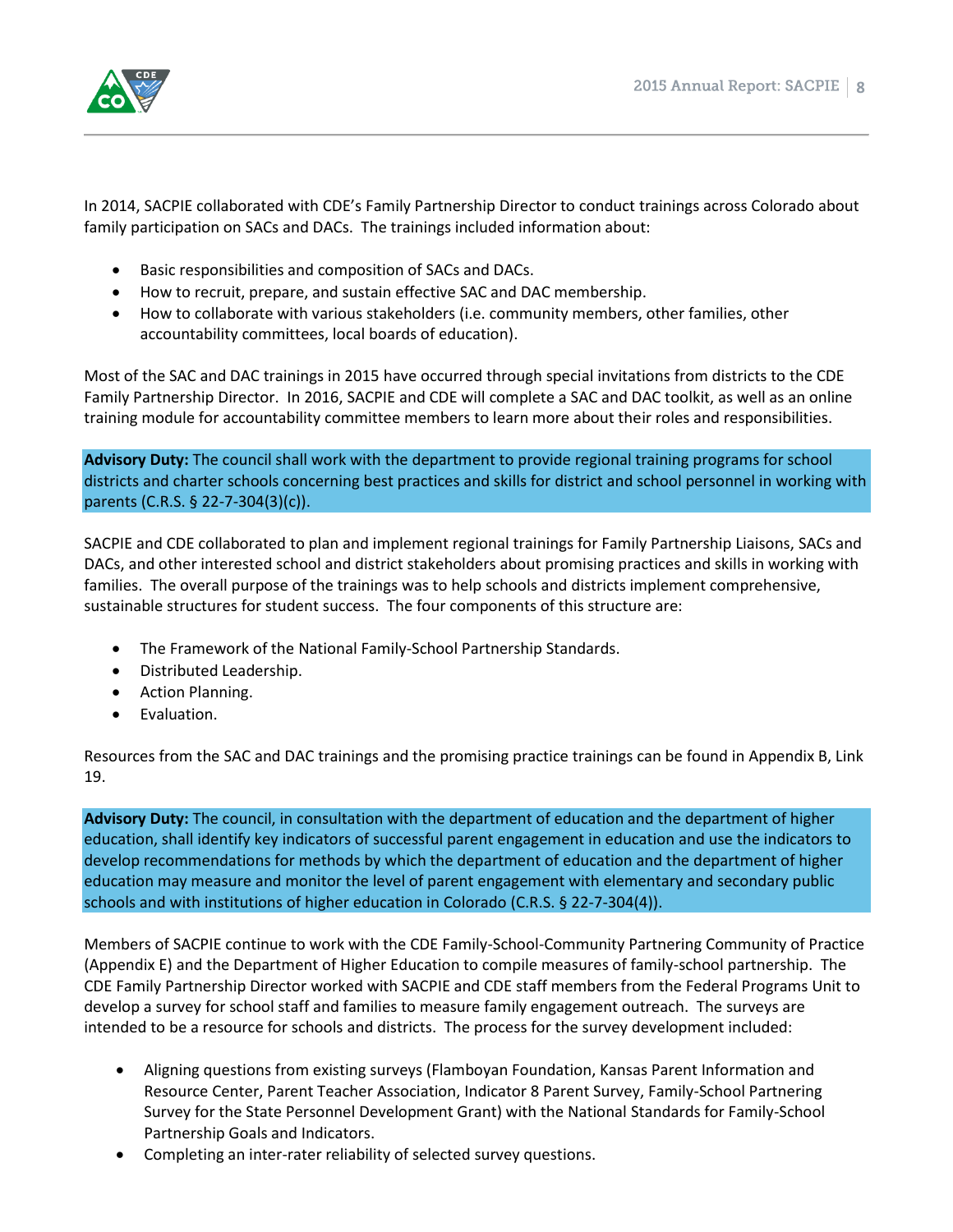

- Collecting feedback of survey wording for readability from SACPIE, CDE staff, and national Subject Matter Experts.
- Presenting the preliminary survey instrument to the Educational Data Advisory Committee (EDAC) for approval to complete a pilot study.

In addition to the surveys, SACPIE committees will continue to explore current research to identify indicators that measure successful family partnership strategies.

#### **Next Steps**

SACPIE will continue to increase and broaden the implementation of its legislated responsibilities in 2016. These next steps include but are not limited to:

- Continuing to work as committees to address the different educational levels identified in SB 09-090 and SB 13-193, particularly focusing on family-school partnerships in the READ Act, ICAP, truancy, and transitions.
- Using data to guide SACPIE's continued family partnership initiatives.
- Exploring possible grant funding streams to support districts' and schools' family partnership work.
- Implementing trainings about best practices and skills to improve home-school partnering for student achievement in districts and schools in collaboration with CDE.
- Implementing trainings for SACs and DACs about family recruitment, retention, and participation on accountability committees in collaboration with CDE.
- Collecting and publishing promising practices from schools, districts, and organizations across Colorado.
- Aligning and refreshing the SACPIE website using analytic data.
- Working with the Department of Higher Education to increase family partnership in postsecondary and workforce readiness.
- Working with the Department of Human Services to foster effective family-school partnerships.
- Identifying key indicators to measure successful family–school partnership practices and to institute an ongoing, data-based system of continuous improvement throughout the state in collaboration with CDE.
- Seeking opportunities to promote family-school partnership practices in Colorado.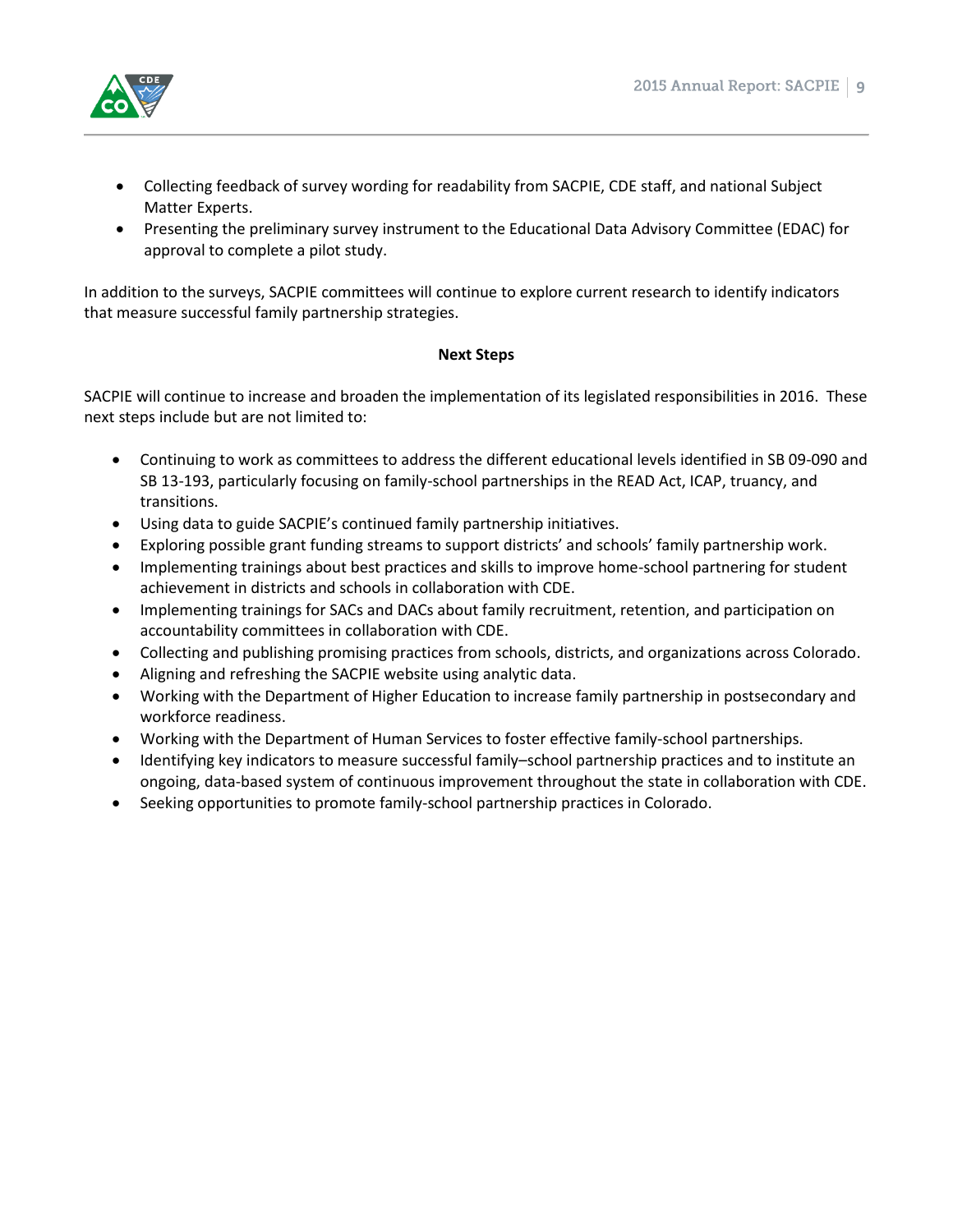

# **Appendix A SACPIE Membership 2015**

| <b>SACPIE Membership 2015</b> |                                      |                                |                     |  |
|-------------------------------|--------------------------------------|--------------------------------|---------------------|--|
| <b>Member Name</b>            | <b>SACPIE Role</b>                   | Organization                   | <b>Town</b>         |  |
| Stacey Zis, Chair             | Parent Representative                |                                | <b>Boulder</b>      |  |
| Kim Watchorn, Vice            | Colorado Department of               | Colorado Department of         | Loveland            |  |
| Chair                         | <b>Education-Office of Learning</b>  | Education                      |                     |  |
|                               | Supports                             |                                |                     |  |
| Noemi Aguilar                 | Colorado Department of               | Colorado Department of         | Denver              |  |
|                               | <b>Education-Office of Migrant</b>   | Education                      |                     |  |
|                               | Education                            |                                |                     |  |
| DJ Anderson                   | Parent Representative                |                                | <b>Fort Collins</b> |  |
| Amie Baca-Oehlert             | Statewide organization that          | <b>Colorado Education</b>      | Thornton            |  |
|                               | represents teachers                  | Association                    |                     |  |
| <b>Becky Barnes</b>           | Parent Representative serving        |                                | Castle Rock         |  |
|                               | on a school or district              |                                |                     |  |
|                               | accountability committee             |                                |                     |  |
| Dr. Diane Bassett             | Representative from higher           | University of Northern         | Denver              |  |
|                               | education                            | Colorado                       |                     |  |
| Kirsten Carlile               | Colorado Department of               | Colorado Department of         | Denver              |  |
|                               | <b>Education-Federal Programs</b>    | Education                      |                     |  |
|                               | Unit                                 |                                |                     |  |
| <b>Terry Croy Lewis</b>       | Statewide organization that          | Colorado League of             | Centennial          |  |
|                               | represents charter schools           | <b>Charter Schools</b>         |                     |  |
| <b>Cindy Daisley</b>          | Statewide organization of            | <b>Colorado Parent Teacher</b> | Denver              |  |
|                               | parents and teachers                 | Association                    |                     |  |
| <b>Cindy Dascher</b>          | Colorado Department of               | Colorado Department of         | Thornton            |  |
|                               | <b>Education-Exceptional Student</b> | Education                      |                     |  |
|                               | Services Unit                        |                                |                     |  |
| Jennifer García-              | Expertise in early childhood         | <b>Early Learning Ventures</b> | Denver              |  |
| Rosendo                       | care and education                   |                                |                     |  |
| Dr. Kris Greer                | Representative from higher           | <b>Teacher Education</b>       | Durango             |  |
|                               | education                            | Department/Fort Lewis          |                     |  |
|                               |                                      | College                        |                     |  |
| Chris Johnson                 | Parent Representative serving        |                                | Steamboat           |  |
|                               | on a school or district              |                                | Springs             |  |
|                               | accountability committee             |                                |                     |  |
| Kevin Leung                   | Parent Representative                |                                | Castle Rock         |  |
| Leslie Levine                 | Nonprofit organization that          | LiveWell Colorado              | Denver              |  |
|                               | partners with funding                |                                |                     |  |
|                               | providers, state agencies, and       |                                |                     |  |
|                               | service providers to assist          |                                |                     |  |
|                               | organizations in providing           |                                |                     |  |
|                               | services to improve the health       |                                |                     |  |
|                               | and well-being of families and       |                                |                     |  |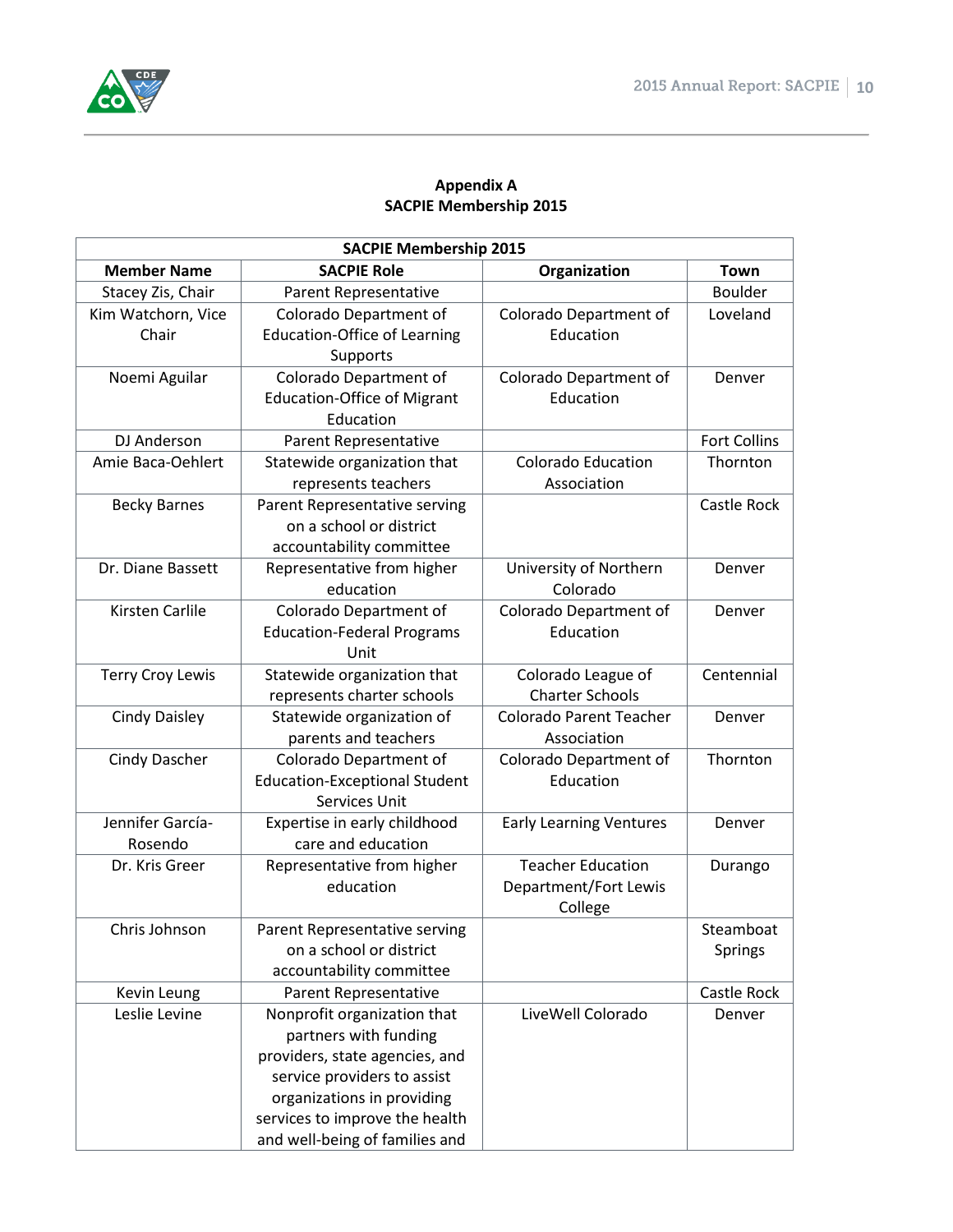

|                        | children                     |                           |                |
|------------------------|------------------------------|---------------------------|----------------|
| Joanna Peters          | State-based nonprofit        | Colorado Council of High  | Colorado       |
|                        | organization specializing in | <b>School and College</b> | <b>Springs</b> |
|                        | promoting the involvement of | Relations                 |                |
|                        | families of traditionally    |                           |                |
|                        | underserved populations      |                           |                |
| Sandy Ripplinger       | Statewide organization that  | Colorado Association of   | <b>Boulder</b> |
|                        | represents school executives | <b>School Executives</b>  |                |
| Jan Tanner             | Statewide organization that  | Colorado Association of   | Colorado       |
|                        | represents members of school | <b>School Boards</b>      | <b>Springs</b> |
|                        | district boards of education |                           |                |
| Vacant-New             | State-based nonprofit        |                           |                |
| <b>Member Awaiting</b> | organization specializing in |                           |                |
| <b>SBE Approval</b>    | promoting the involvement of |                           |                |
|                        | families of traditionally    |                           |                |
|                        | underserved populations      |                           |                |
| Vacant-New             | State-based nonprofit        |                           |                |
| <b>Member Awaiting</b> | organization specializing in |                           |                |
| <b>SBE Approval</b>    | promoting the involvement of |                           |                |
|                        | families of traditionally    |                           |                |
|                        | underserved populations      |                           |                |
| Vacant-New             | Nonprofit organization that  |                           |                |
| <b>Member Awaiting</b> | specializes in promoting the |                           |                |
| <b>SBE Approval</b>    | involvement of families of   |                           |                |
|                        | students with disabilities   |                           |                |
| Vacant                 | Colorado Department of Human |                           |                |
|                        | <b>Services</b>              |                           |                |

| <b>SACPIE Advisory Members and CDE Support 2015</b> |                                                   |  |  |
|-----------------------------------------------------|---------------------------------------------------|--|--|
| <b>Name</b>                                         | Organization                                      |  |  |
| Dr. Darcy Hutchins, SACPIE Staffer                  | Colorado Department of Education-Improvement      |  |  |
|                                                     | <b>Planning Unit</b>                              |  |  |
| Randy Boyer                                         | Colorado Department of Education-Exceptional      |  |  |
|                                                     | <b>Student Services Unit</b>                      |  |  |
| Pat Chapman                                         | Colorado Department of Education-Federal Programs |  |  |
| Senator Evie Hudak                                  | Former Colorado State Senator                     |  |  |
| Diana Huffman                                       | United States Department of Education, Region 8   |  |  |
| Dr. Cathy Lines                                     | Colorado Department of Education-Exceptional      |  |  |
|                                                     | <b>Student Services Unit</b>                      |  |  |
| Lisa Medler                                         | Colorado Department of Education-Improvement      |  |  |
|                                                     | <b>Planning Unit</b>                              |  |  |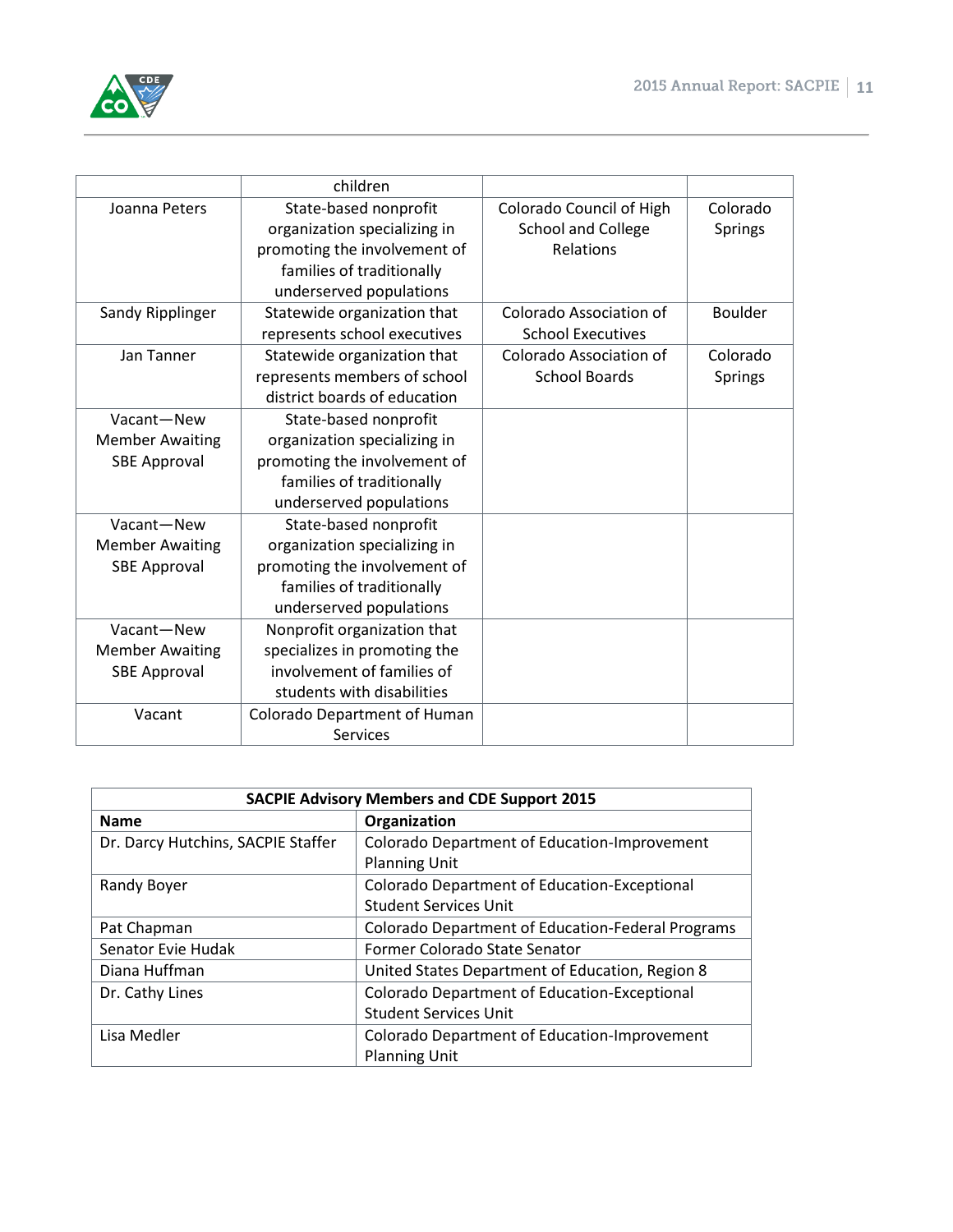

#### **Appendix B Links Referenced in the Annual Report**

Link 1 (SACPIE Advisory Duties): [http://www.cde.state.co.us/sacpie/about\\_advisoryduties](http://www.cde.state.co.us/sacpie/about_advisoryduties)

Link 2 (National Standards for Family-School Partnerships): [http://www.cde.state.co.us/sites/default/files/SACPIE\\_NationalStandardsGoalsIndicators\\_Family-](http://www.cde.state.co.us/sites/default/files/SACPIE_NationalStandardsGoalsIndicators_Family-SchoolPartnerships.pdf)[SchoolPartnerships.pdf](http://www.cde.state.co.us/sites/default/files/SACPIE_NationalStandardsGoalsIndicators_Family-SchoolPartnerships.pdf)

Link 3 (Dual Capacity-Building Framework): [http://www2.ed.gov/documents/family-community/partnership](http://www2.ed.gov/documents/family-community/partnership-frameworks.pdf)[frameworks.pdf](http://www2.ed.gov/documents/family-community/partnership-frameworks.pdf)

Link 4 (The Center on School, Family, and Community Partnerships at Johns Hopkins University): [http://www.partnershipschools.org](http://www.partnershipschools.org/)

Link 5 (The Family Involvement Network of Educators at Harvard University)[: http://www.hfrp.org/family](http://www.hfrp.org/family-involvement/fine-family-involvement-network-of-educators)[involvement/fine-family-involvement-network-of-educators](http://www.hfrp.org/family-involvement/fine-family-involvement-network-of-educators)

Link 6 (The SEDL National Center for Family and Community Connections with Schools): <http://www.sedl.org/connections/>

Link 7 (The Flamboyan Foundation)[: http://flamboyanfoundation.org/](http://flamboyanfoundation.org/)

Link 8 (SACPIE Resource Page)[: http://www.cde.state.co.us/sacpie/resources](http://www.cde.state.co.us/sacpie/resources)

Link 9 (SACPIE Member Contributions)[: http://www.cde.state.co.us/sacpie/resources\\_sacpie\\_member\\_contrib](http://www.cde.state.co.us/sacpie/resources_sacpie_member_contrib)

Link 10 (Promising Partnership Practices)[: http://www.cde.state.co.us/uip/promising](http://www.cde.state.co.us/uip/promising)

Link 11 (Family Partnership Brochure in English):<http://www.cde.state.co.us/sacpie/sacpiebrochure91014>

Link 12 (Family Partnership Brochure in Spanish): <http://www.cde.state.co.us/sacpie/sacpiebrochurespanish91014>

Link 13 (Family and School Partnership in Education Month Proclamation in English): [http://www.cde.state.co.us/sacpie/fspe\\_month\\_2015\\_proclamation-\\_eng](http://www.cde.state.co.us/sacpie/fspe_month_2015_proclamation-_eng)

Link 14 (Family and School Partnership in Education Month Proclamation in Spanish): [http://www.cde.state.co.us/sacpie/fspe\\_month\\_2015\\_proclamation\\_span](http://www.cde.state.co.us/sacpie/fspe_month_2015_proclamation_span)

Link 15 (Family and School Partnership in Education Month Kickoff Event)[: http://www.cde.state.co.us/SACPIE/](http://www.cde.state.co.us/SACPIE/)

Link 16 (Promising Partnership Practice Displays): <http://www.cde.state.co.us/uip/promising>

Link 17 (Family and School Partnership in Education Month Twitter Chat Archive): [https://storify.com/CEI/oct-](https://storify.com/CEI/oct-2015-cei-cde-twitter-chat)[2015-cei-cde-twitter-chat](https://storify.com/CEI/oct-2015-cei-cde-twitter-chat)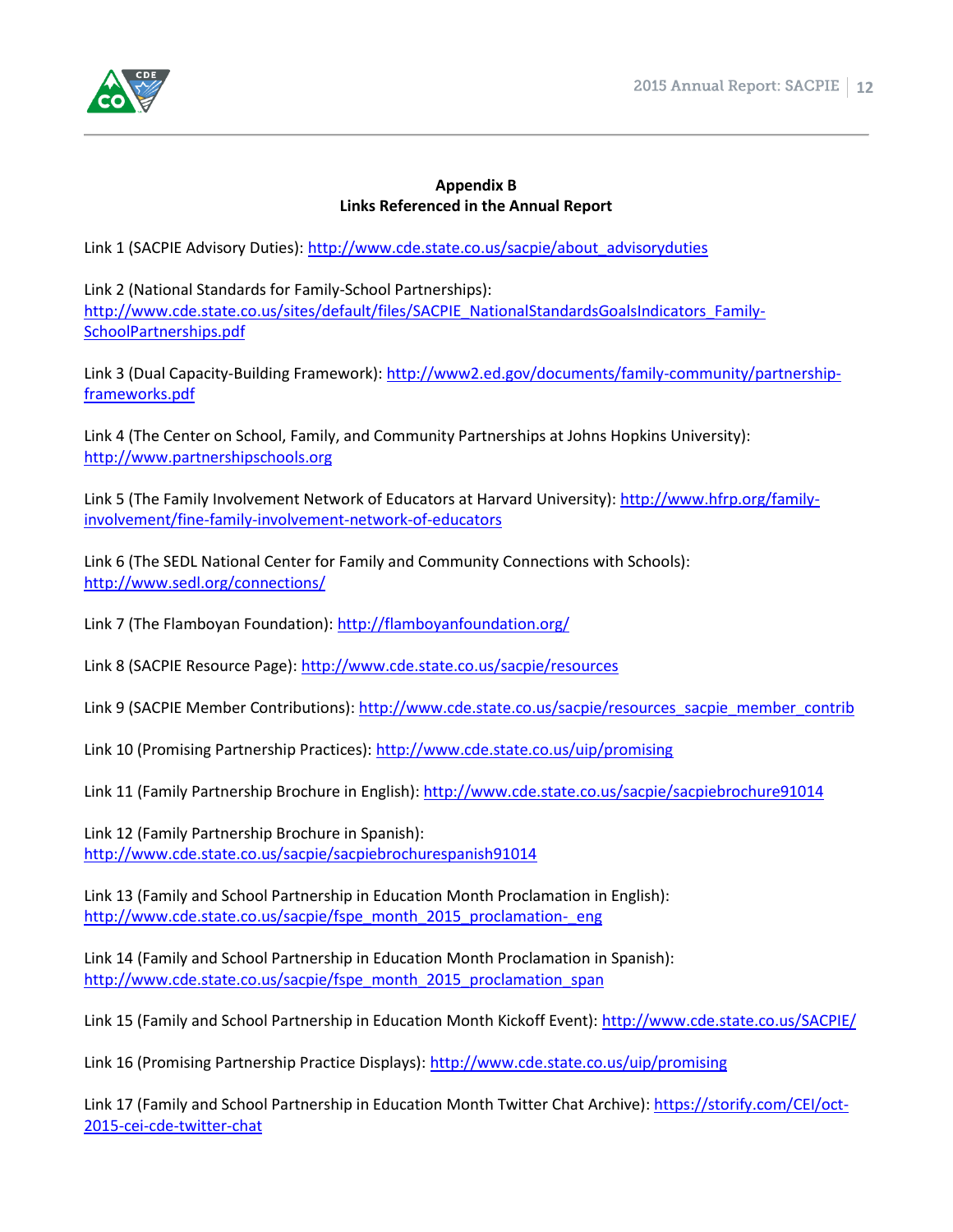

Link 18 (Office of Learning Supports Family Professional Development and Resources): <http://www.cde.state.co.us/rti/family>

Link 19 (SACPIE and CDE Training Materials)[: http://www.cde.state.co.us/uip/trainingmaterials](http://www.cde.state.co.us/uip/trainingmaterials)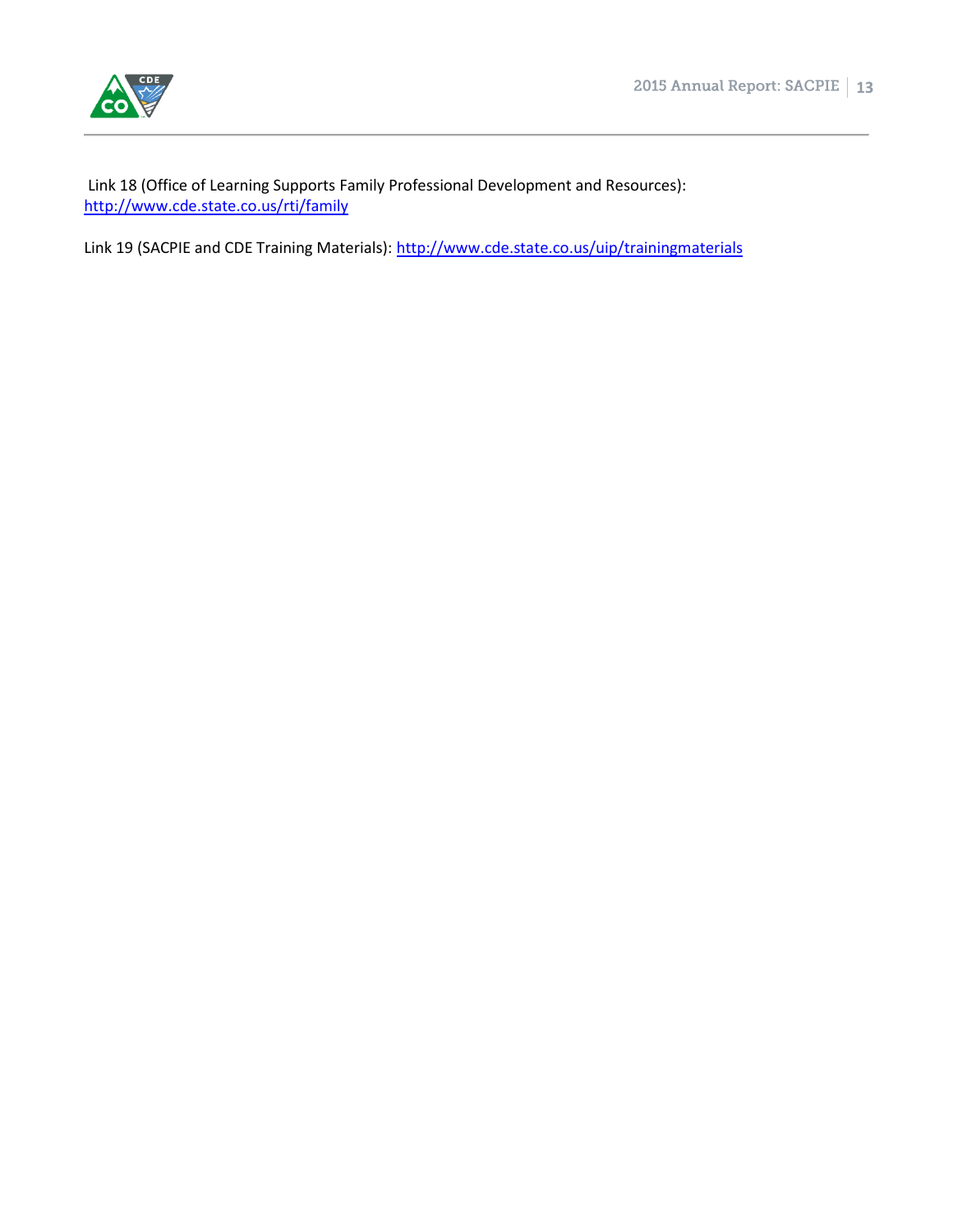

**Appendix C SACPIE 2015 Parent Membership Application**

# 2015 Application for State Advisory Council for Parent Involvement in Education

# **Overview of SACPIE**

On behalf of the Colorado Board of Education, the State Advisory Council for Parent Involvement in Education (SACPIE) invites applications from candidates to fill three (3) Parent Representative vacancies. Two of these vacancies are for parents who currently serve as the parent representatives on a District Accountability Committee (DAC) or School Accountability Committee (SAC).

In accordance with SB09-090, 22-7-301 C.R.S., the Council has been charged with the task of informing public education entities concerning best practices and strategies, aligned with National Standards for Family-School Partnerships, for increasing parent involvement in public education and promoting family and school partnerships in order to help improve the quality of public education and raise the level of students' academic achievement throughout the state.

As required by State law, parent membership appointments must be filled by parents of children who are:

- 1) Enrolled in a publicly funded preschool program; or
- 2) In any of grades kindergarten through twelve; or
- 3) In a state supported institution of higher education; and
- 4) Who represent student populations that are significantly represented in the state.

As required by State law, the State Board of Education, in appointing members to the Council, shall, to the greatest extent possible, select persons who will reflect the gender balance and ethnic and racial diversity of the state and will provide representation from throughout the state.

Membership appointments will begin in November 2015 and continue for three years, with an opportunity to continue for another term.

# **SACPIE Responsibilities**

# **Application Summary**

*Applications are due November 30, 2015 to Darcy Hutchins [\(hutchins\\_d@cde.state.co.us\)](mailto:hutchins_d@cde.state.co.us).*

*Complete applications should include:*

- *Contact and Background Information Form*
- *Statement of Interest*
- *Current CV, Resume, or Background Summary*
- *Contact for Two References*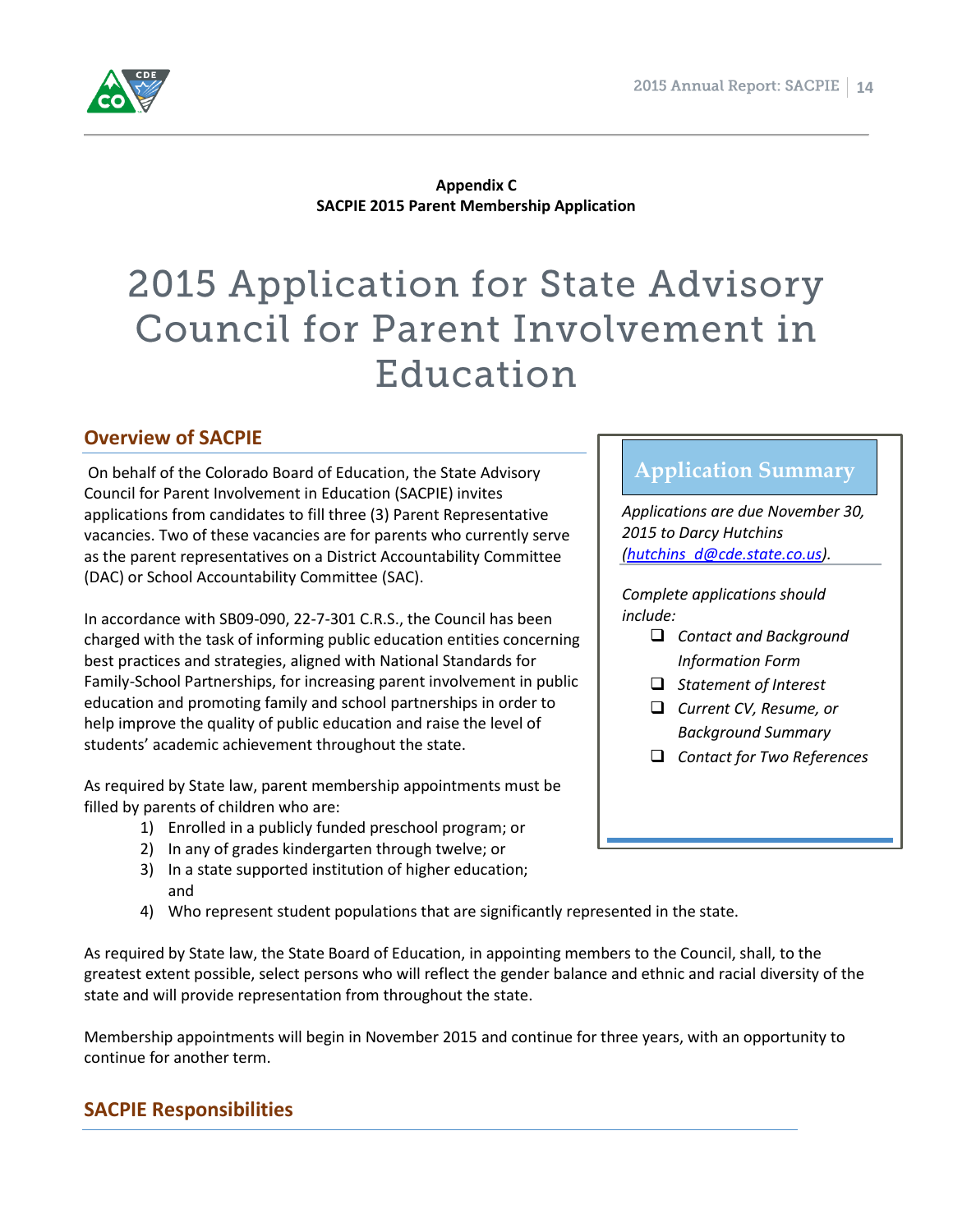

*Time Commitment.* Members are expected to be active participants in the Council and attend at least 75% of monthly meetings in the metro Denver area, or by audio conference call-in. Meetings are currently held quarterly on the third Tuesday of February, May, August, and November from 1:00 p.m. – 3:00 p.m. (although the time and Tuesday may be shifting slightly in 2015).

Members are also expected to serve on one of four committees. Committee meeting dates and times vary at the discretion of committee members and chairs. The four SACPIE committees include:

- Early Childhood: To identify and communicate with Colorado early childhood councils and networks regarding partnerships and resources.
- K-12: To work with CDE in supporting districts to enact accountability, requirements, regional trainings, indicators, and policies.
- Higher Education: To communicate with the Colorado higher education community regarding partnerships, resources, and measures; to support the implementation of SACPIE's Additional 7<sup>th</sup> Standard – *Providing professional development and pre-service training for teachers and administrators.*
- Partnerships: To understand, review, update, and publicize relevant programs, trainings, resources, and events; investigate grant funding.

*Compensation.* SACPIE members can be reimbursed for mileage and meals (related to SACPIE business) and some required activities (e.g., trainings for the field).

*Application Process.* Completed Applications must be submitted to Darcy Hutchins by November 30, 2015 (hutchins  $d@cde. state.co.us; 303-562-8175$ ).

Please see the SACPIE website (http://www.cde.state.co.us/sacpie) for more information about the Council.

# **Application Checklist**

| Completed Contact Information/Background Form           |
|---------------------------------------------------------|
| Completed Statement of Interest                         |
| Current Curriculum Vitae, Resume, or Background Summary |
| <b>Contact Information for Two References</b>           |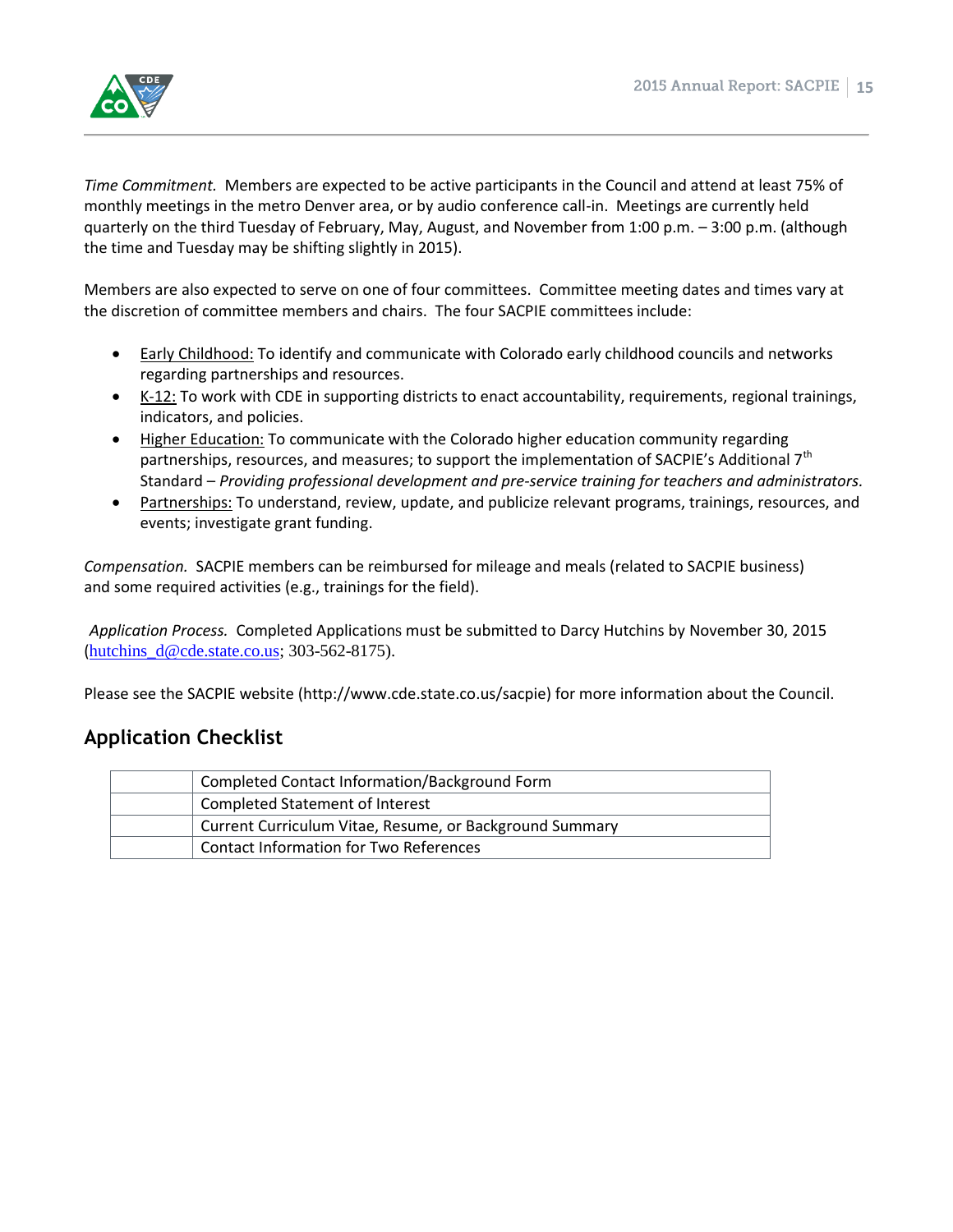

# **Contact and Background Information Form**

SACPIE Application (Please Type)

| ווכשכנ ווווטו וושנוטוו |  |
|------------------------|--|
| First Name:            |  |
| Last Name:             |  |
| <b>Preferred Title</b> |  |
| (Mr., Ms., Mr.,        |  |
| $Dr.$ ):               |  |
| Mailing                |  |
| Address:               |  |
| <b>Email Address:</b>  |  |
| Phone                  |  |
| Number:                |  |
| Gender:                |  |
| Ethnicity:             |  |
| Congressional          |  |
| District of            |  |
| Residence:             |  |
| Child's Grade:         |  |
| Child's School:        |  |
| Congressional          |  |
| District (if           |  |
| known):                |  |
|                        |  |

# **Contact Information**

Are you currently serving on a School Accountability Committee (SAC) or District Accountability Committee (DAC)? Yes \_\_\_\_\_ No \_\_\_\_\_

Do you plan to do so in the future? Yes\_\_\_\_\_ No\_\_\_\_

# **References**

Please provide contact information for two references that would be able to speak to skills/tasks needed of SACPIE applicants.

| First Name:           |  |
|-----------------------|--|
| Last Name:            |  |
| <b>Current Title:</b> |  |
| Organization:         |  |
| Email Address:        |  |
| Phone                 |  |
| Number:               |  |
| Relationship:         |  |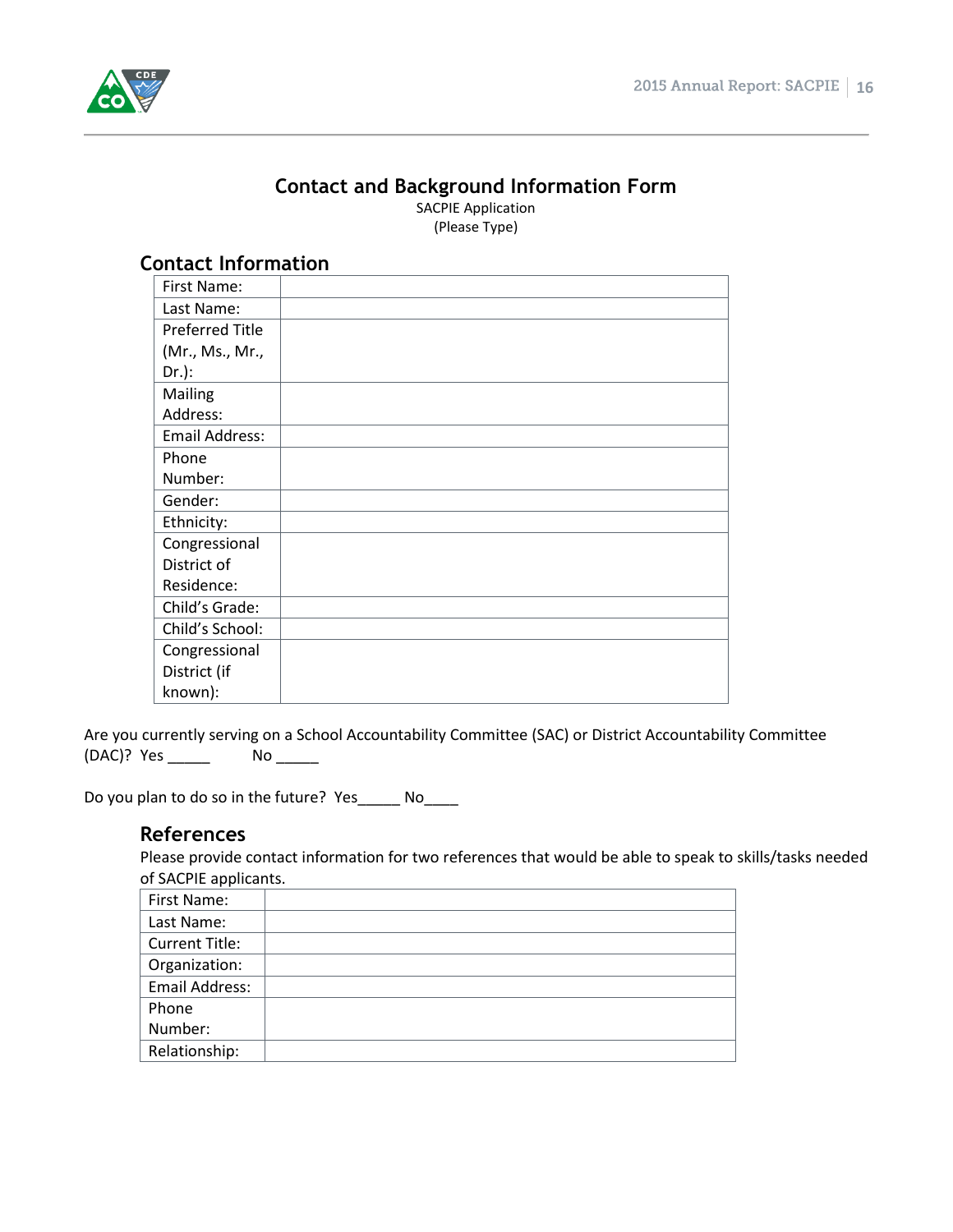

| First Name:           |  |
|-----------------------|--|
| Last Name:            |  |
| <b>Current Title:</b> |  |
| Organization:         |  |
| <b>Email Address:</b> |  |
| Phone Number:         |  |
| Relationship:         |  |

# **Statement of Interest**

#### SACPIE Application

Provide a brief description of why you are interested in serving on the State Advisory Council for Parent Involvement in Education. The response should not take more than one full typed page. Type your response below:

# **Return of Applications**

Please email applications to Darcy Hutchins at hutchins  $d@cde. state.co.us$  and note in the subject line: "SACPIE Application". Emailed applications are preferred.

To apply by mail, send to:

Darcy Hutchins Colorado Department of Education 201 E. Colfax, Room 409 Denver, Colorado 80203

All applications and supporting material must be received at the email or U.S. mail address above no later than 5:00 p.m. November 30, 2015. Questions regarding the application process may be directed to Darcy Hutchins at 303.562-8175.

SACPIE will review application materials and recommend candidates for the vacant positions to the State Board of Education by January 4, 2016.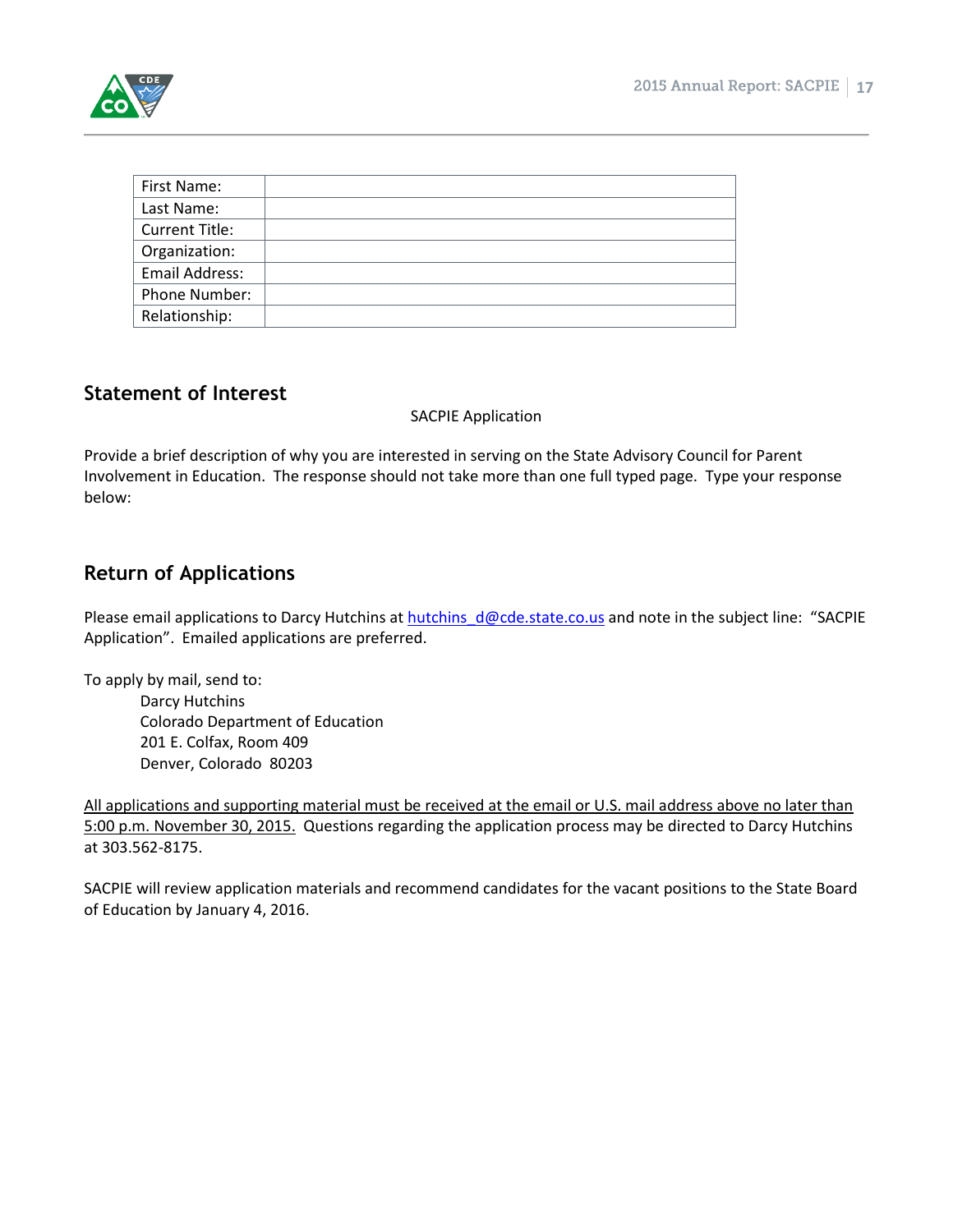

#### **Appendix D 2015 SACPIE Trainings and Presentations**

| <b>Training or Conference</b>         | <b>Date</b> | <b>Description</b>                                                                  | <b>Number of</b><br><b>Participants</b> |
|---------------------------------------|-------------|-------------------------------------------------------------------------------------|-----------------------------------------|
|                                       |             | <b>Family Engagement Promising Practices Trainings</b>                              |                                         |
|                                       |             | in Collaboration with CDE                                                           |                                         |
| <b>Regional Family Engagement</b>     | 1.27.15     | SACPIE, in collaboration with CDE, presented                                        | Approximately                           |
| <b>Promising Practices Trainings</b>  | 2.12.15     | information at face-to-face full day trainings                                      | 150 participants                        |
|                                       | 2.24.15     | across Colorado for district and school                                             |                                         |
|                                       |             | personnel, families, and community                                                  |                                         |
|                                       |             | members.                                                                            |                                         |
|                                       |             | <b>School and District Accountability Trainings</b><br>in Collaboration with CDE    |                                         |
| SAC and DAC Trainings by              |             |                                                                                     | Approximately                           |
| invitation                            |             | SACPIE partnered with CDE to present<br>statewide trainings for school and district | 200 participants                        |
|                                       |             | accountability committees.                                                          |                                         |
|                                       |             | <b>Conference or Meeting Presentations</b>                                          |                                         |
|                                       |             |                                                                                     |                                         |
| <b>Educating Children of Color</b>    | 1.17.15     | SACPIE presented a 60-minute break-out                                              | Approximately                           |
| Summit                                |             | session for parents.                                                                | 15 participants                         |
|                                       |             |                                                                                     |                                         |
| <b>Colorado Charter Schools</b>       | 2.26.15     | SACPIE was part of a policy panel for charter                                       | Approximately                           |
| Conference                            |             | school educations and parents.                                                      | 55 participants                         |
|                                       |             |                                                                                     |                                         |
| Colorado Department of                | 4.14.15     | The Family Partnership Director presented to                                        | Approximately                           |
| <b>Education All Staff Meeting</b>    |             | CDE staff about family partnerships, including<br>SACPIE's work.                    | 300 participants                        |
|                                       |             |                                                                                     |                                         |
|                                       |             |                                                                                     |                                         |
| <b>Colorado Parent Teacher</b>        | 4.17.15     | SACPIE presented a 75-minute break-out                                              | Approximately 35                        |
| Association (PTA) Convention          |             | session for Convention attendees                                                    | participants                            |
|                                       |             |                                                                                     |                                         |
|                                       |             |                                                                                     |                                         |
| <b>Colorado Association of School</b> | 7.29.15     | SACPIE presented a 75-minute break-out                                              | Approximately                           |
| Executives (CASE) Education           |             | session for district and school administrators.                                     | 60 participants                         |
| Leadership Conference                 |             |                                                                                     |                                         |
|                                       |             |                                                                                     |                                         |
| <b>Colorado Migrant Education</b>     | 9.11.15     | SACPIE presented a 60-minute break-out                                              | Approximately 25                        |
| Conference                            |             | session for migrant education teachers                                              | participants                            |
|                                       |             |                                                                                     |                                         |
|                                       |             |                                                                                     |                                         |
| Colorado Association of Bilingual     | 9.24.15     | SACPIE presented a 75-minute break-out                                              | Approximately 75                        |
| <b>Educators Conference</b>           |             | session for bilingual educators                                                     | participants                            |
|                                       |             |                                                                                     |                                         |
|                                       |             |                                                                                     |                                         |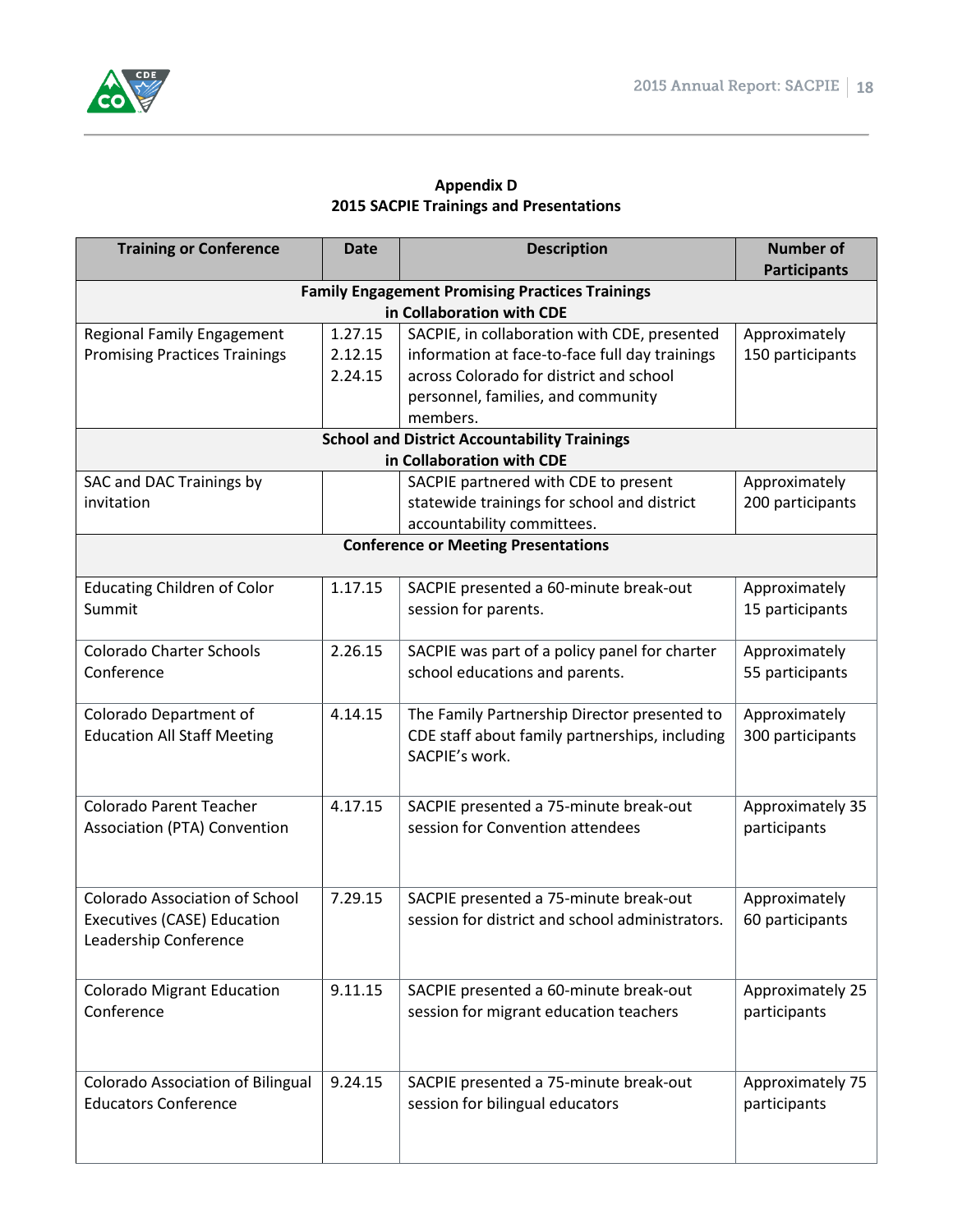

| <b>TOTAL Number of Stakeholders</b>                                      |         |                                                                                                                                                                                                                                                     | <b>Approximately</b><br>1010 participants |
|--------------------------------------------------------------------------|---------|-----------------------------------------------------------------------------------------------------------------------------------------------------------------------------------------------------------------------------------------------------|-------------------------------------------|
| <b>Gifted Education State Advisory</b><br>Committee                      | 12.4.15 | SACPIE presented a 90-minute session for<br>members of the Gifted Education State<br><b>Advisory Committee</b>                                                                                                                                      | Approximately<br>20 participants          |
| Family and School Partnership in<br><b>Education Month Kickoff Event</b> | 10.1.14 | SACPIE hosted, with CDE, a kickoff<br>celebration for the month of October; SACPIE<br>representatives shared research and the<br>National Standards with attendees, including<br>family and community members, elected<br>officials, and educators. | Approximately<br>75 participants          |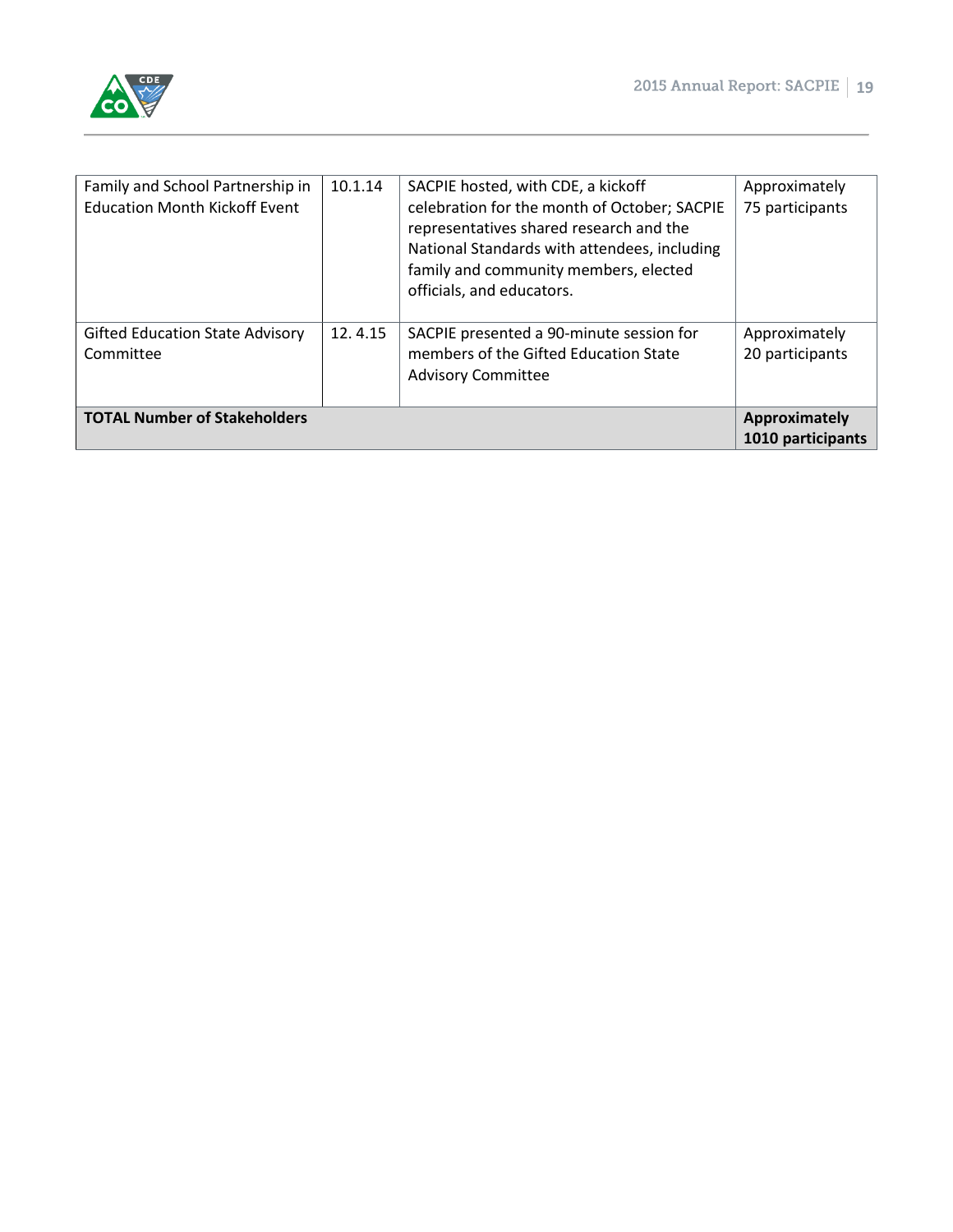

#### **Appendix E Colorado Department of Education CDE Family, School, and Community Partnering (FSCP) Community of Practice (CoP) 2015**

**What:** A Colorado Department of Education (CDE) cross-departmental team focused on all facets of family, school, and community partnering within the CDE and throughout the Colorado education community operating under the National Standards for Family-School Partnerships (PTA, 2008) [\(http://www.pta.org/programs/content.cfm?ItemNumber=3126\)](http://www.pta.org/programs/content.cfm?ItemNumber=3126).

**Purpose:** To support the CDE's strategic goals through the alignment, development, coordination and support of family, school, and community partnering efforts.

#### **Outcomes:**

- Develop shared knowledge across the CDE and build capacity within the Department to effectively engage in the work of family, school, and community partnering.
	- $\circ$  Encourage the CDE and local educational agencies (LEAs) in the collection and use of data so as to continuously improve family, school, and community partnering practices.
- Work collaboratively with the State Advisory Council for Parent Involvement in Education (SACPIE) in supporting statewide alignment of policy, practices, and resources throughout all educational levels and systems.
- Coordinate CDE resources.
	- o Leverage resources.
	- $\circ$  Identify opportunities for collaborative work and shared conference presentations.
	- o Identify and promote evidence-based and promising practices.
	- o Identify exemplars and models of effective family, school, and community partnering in Colorado.
	- $\circ$  Work collaboratively to identify state and federal requirements related to parent, family, and community partnering and ensure that they are met by the Department.

# **Participating CDE Offices, Programs, or Units:**

- Adult Education and Family Literacy
- Colorado State Library
- Dropout Prevention
- Early Learning and School Readiness
- Exceptional Student Services
- Federal Programs
- Health and Wellness
- Improvement Planning
- Language, Culture, and Equity
- Office of Learning Supports (Multi-Tiered System of Supports and Positive Behavioral Interventions and Supports)
- Standards and Instructional Support